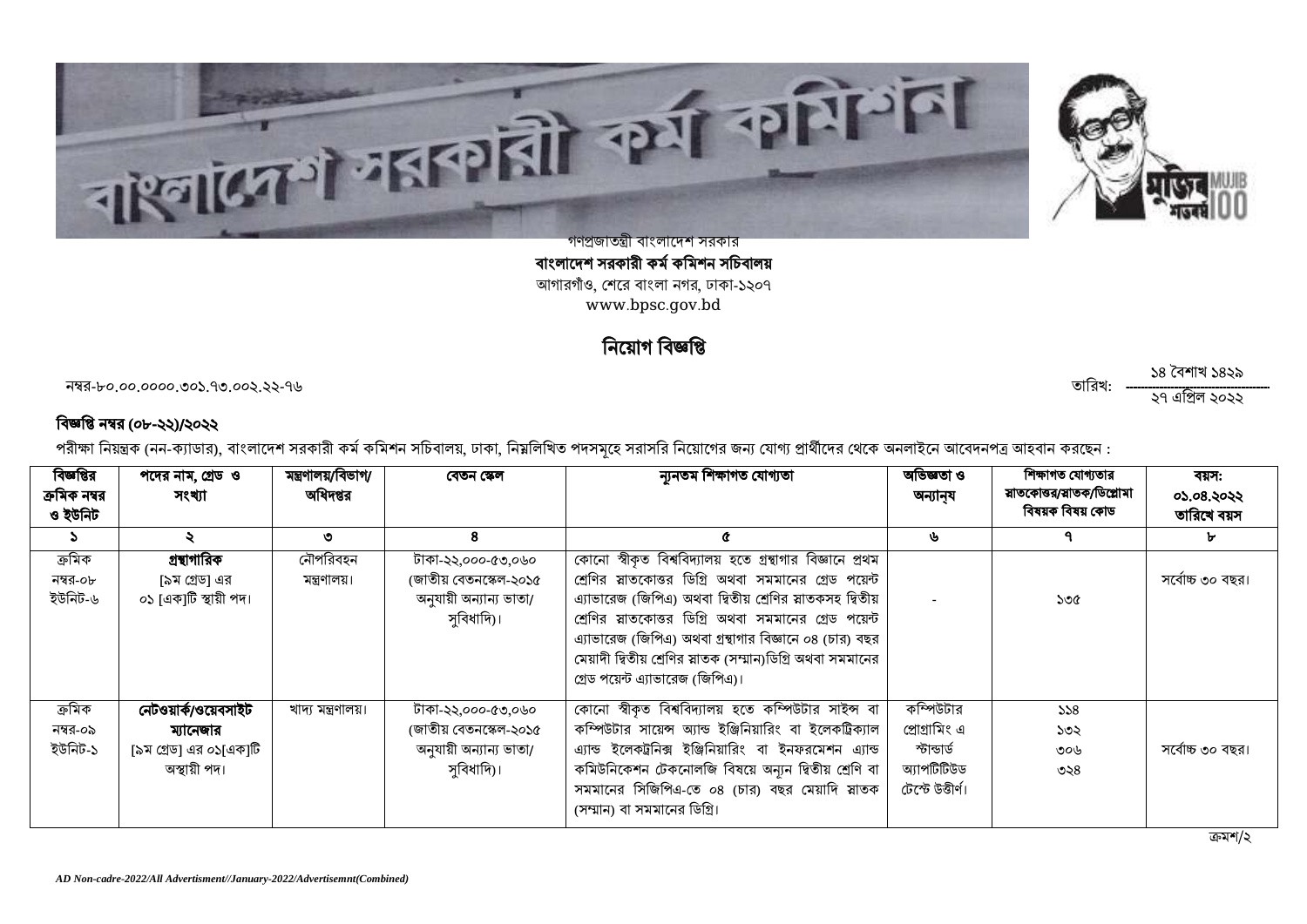| বিজ্ঞপ্তির<br>ক্ৰমিক নম্বর<br>ও ইউনিট | পদের নাম, গ্রেড ও সংখ্যা                                                                                                                                              | মন্ত্ৰণালয়/বিভাগ/<br>অধিদপ্তর                                                    | বেতন স্কেল                                                                            | ন্যুনতম শিক্ষাগত যোগ্যতা                                                                                                                                                                                                                                                                                                        | অভিজ্ঞতা ও অন্যান্য                                                                                                 | শিক্ষাগত যোগ্যতার<br>য়াতকোত্তর/য়াতক/ডিপ্লোমা<br>বিষয়ক বিষয় কোড |                          | বয়স:<br>০১.০৪.২০২২<br>তারিখে বয়স  |
|---------------------------------------|-----------------------------------------------------------------------------------------------------------------------------------------------------------------------|-----------------------------------------------------------------------------------|---------------------------------------------------------------------------------------|---------------------------------------------------------------------------------------------------------------------------------------------------------------------------------------------------------------------------------------------------------------------------------------------------------------------------------|---------------------------------------------------------------------------------------------------------------------|--------------------------------------------------------------------|--------------------------|-------------------------------------|
| $\Delta$                              | ₹                                                                                                                                                                     | ৩                                                                                 | 8                                                                                     | $\mathfrak{C}$                                                                                                                                                                                                                                                                                                                  | ৬                                                                                                                   | ٩                                                                  |                          | Ъ                                   |
| ক্ৰমিক<br>নম্বর-১০<br>ইউনিট-১         | ডাটাবেজ ম্যানেজার<br>[৯ম গ্রেড] এর ০১ [এক]টি<br>অস্থায়ী পদ।                                                                                                          | খাদ্য মন্ত্ৰণালয়।                                                                | টাকা-২২,০০০-৫৩,০৬০<br>(জাতীয় বেতনস্কেল-২০১৫<br>অনুযায়ী অন্যান্য ভাতা/<br>সুবিধাদি)। | কোনো স্বীকৃত বিশ্ববিদ্যালয় হতে কম্পিউটার<br>সাইন্স বা কম্পিউটার সায়েন্স অ্যান্ড ইঞ্জিনিয়ারিং<br>বা ইলেকট্রিক্যাল এ্যান্ড ইলেকট্রনিক্স ইঞ্জিনিয়ারিং<br>কমিউনিকেশন<br>বা<br>ইনফরমেশন<br>এ্যান্ড<br>টেকনোলজি বিষয়ে অন্যুন দ্বিতীয় শ্ৰেণি বা<br>সমমানের সিজিপিএ-তে ০৪ (চার) বছর মেয়াদি<br>স্নাতক (সম্মান) বা সমমানের ডিগ্রি। | কম্পিউটার প্রোগ্রামিং এ<br>স্টান্ডাৰ্ড অ্যাপটিটিউড<br>টেস্টে উত্তীৰ্ণ।                                              | 558<br>১৩২<br>৩০৬<br>৩২৪                                           |                          | সৰ্বোচ্চ ৩০ বছর।                    |
| ক্ৰমিক<br>নম্বর-১১<br>ইউনিট-৩         | কম্পিউটার প্রোগ্রামার (ওয়েব<br>ডেভেলপমেন্ট/কনটেন্ট,<br>সিকিউরিটি ম্যানেজমেন্ট/<br>ডেটাবেজ প্ৰোগ্ৰামিং/<br>ডেটাবেজ এডমিন)<br>[৯ম গ্রেড] এর ০৪ [চার] টি<br>স্থায়ী পদ। | বাংলাদেশ জাতীয়<br>সংসদ সচিবালয়।                                                 | টাকা-২২,০০০-৫৩,০৬০<br>জোতীয় বেতনস্কেল-২০১৫<br>অনুযায়ী অন্যান্য ভাতা/<br>সবিধাদি)।   | অনুমোদিত<br>বিশ্ববিদ্যালয়<br>হতে<br>কোনো<br>কম্পিউটার সাইন্স/পদার্থ বিজ্ঞান/ফলিত পদার্থ<br>প্ৰশাসন/অৰ্থনীতি/<br>বিজ্ঞান/ব্যবসায়<br>গণিত/<br>পরিসংখ্যান বিষয়ে অন্যন দ্বিতীয় শ্রেণির স্নাতক<br>সম্মান ও য়াতকোত্তর ডিগ্রি অথবা বি.এস.সি<br>ইঞ্জিনিয়ারিং (কম্পিউটার সায়েন্স/ইলেকট্রিক্যাল<br>এন্ড ইলেকট্রনিক্স) ডিগ্রি।      | ১. অবশ্যই Standard<br>Aptitude Test 4<br>উত্তীৰ্ণ হতে হবে।<br>২. প্রফেশনাল কম্পিউটার<br>সোসাইটির সহযোগী<br>সদস্যপদ। | 558<br>508<br>589<br>555<br>55b                                    | ১৩৯<br>১৫৯<br>৩০৬<br>৩২৪ | সৰ্বোচ্চ ৩০ বছর।                    |
| ক্ৰমিক<br>নম্বর-১২<br>ইউনিট-৭         | সহকারী প্রত্নতাত্ত্বিক প্রকৌশলী<br>[৯ম গ্রেড] এর ০২ [দুই] টি<br>স্থায়ী পদ।                                                                                           | সংস্কৃতি বিষয়ক<br>মন্ত্রণালয়ের প্রত্নতত্ত্ব<br>অধিদপ্তর।                        | টাকা-২২,০০০-৫৩,০৬০<br>(জাতীয় বেতনস্কেল-২০১৫<br>অনুযায়ী অন্যান্য ভাতা/<br>সবিধাদি)।  | Degree in Civil Engineering.                                                                                                                                                                                                                                                                                                    | Experience in<br>Conservation of<br>Archaeological<br>Monuments<br>desirable.                                       | ৩০৩                                                                |                          | সর্বনিয় ২৫ বছর<br>সৰ্বোচ্চ ৩৫ বছর। |
| ক্ৰমিক<br>নম্বর-১৩<br>ইউনিট-৭         | জুনিয়র প্রত্নতাত্ত্বিক<br>রসায়নবিদ<br>[৯ম গ্রেড] এর ০১ [এক] টি<br>স্থায়ী পদ।                                                                                       | সংস্কৃতি বিষয়ক<br>মন্ত্রণালয়ের প্রত্নতত্ত্ব<br>অধিদপ্তর।                        | টাকা-২২,০০০-৫৩,০৬০<br>জোতীয় বেতনস্কেল-২০১৫<br>অনুযায়ী অন্যান্য ভাতা/<br>সুবিধাদি)।  | 2 <sup>nd</sup> Class M.Sc. in Chemistry.                                                                                                                                                                                                                                                                                       | 2 years' experience<br>in analytical work<br>or in the treatment<br>and restoration of<br>antiquities.              | ১১৩                                                                |                          | সর্বনিয় ২২ বছর<br>সৰ্বোচ্চ ৩২ বছর। |
| ক্ৰমিক<br>নম্বর-১৪<br>ইউনিট-২         | উপসহকারী প্রকৌশলী<br>(টেলিভিশন)<br>[১০ম গ্রেড] এর ০১ [এক] টি<br>স্থায়ী পদ।                                                                                           | তথ্য ও সম্প্রচার<br>মন্ত্রণালয়ের অধীন<br>জাতীয় গণমাধ্যম<br>। <b>ਹੱ</b> छਹीछोन्ड | টাকা-১৬,০০০-৩৮,৬৪০<br>(জাতীয় বেতনস্কেল-২০১৫<br>অনুযায়ী অন্যান্য<br>ভাতা/সুবিধাদি)।  | কোনো স্বীকৃত প্রতিষ্ঠান হতে ০৪ (চার) বছর<br>মেয়াদি ইলেকট্রনিক্স প্রকৌশল বিষয়ে ডিপ্লোমা।                                                                                                                                                                                                                                       |                                                                                                                     | ২৬                                                                 |                          | সৰ্বোচ্চ ৩০ বছর।                    |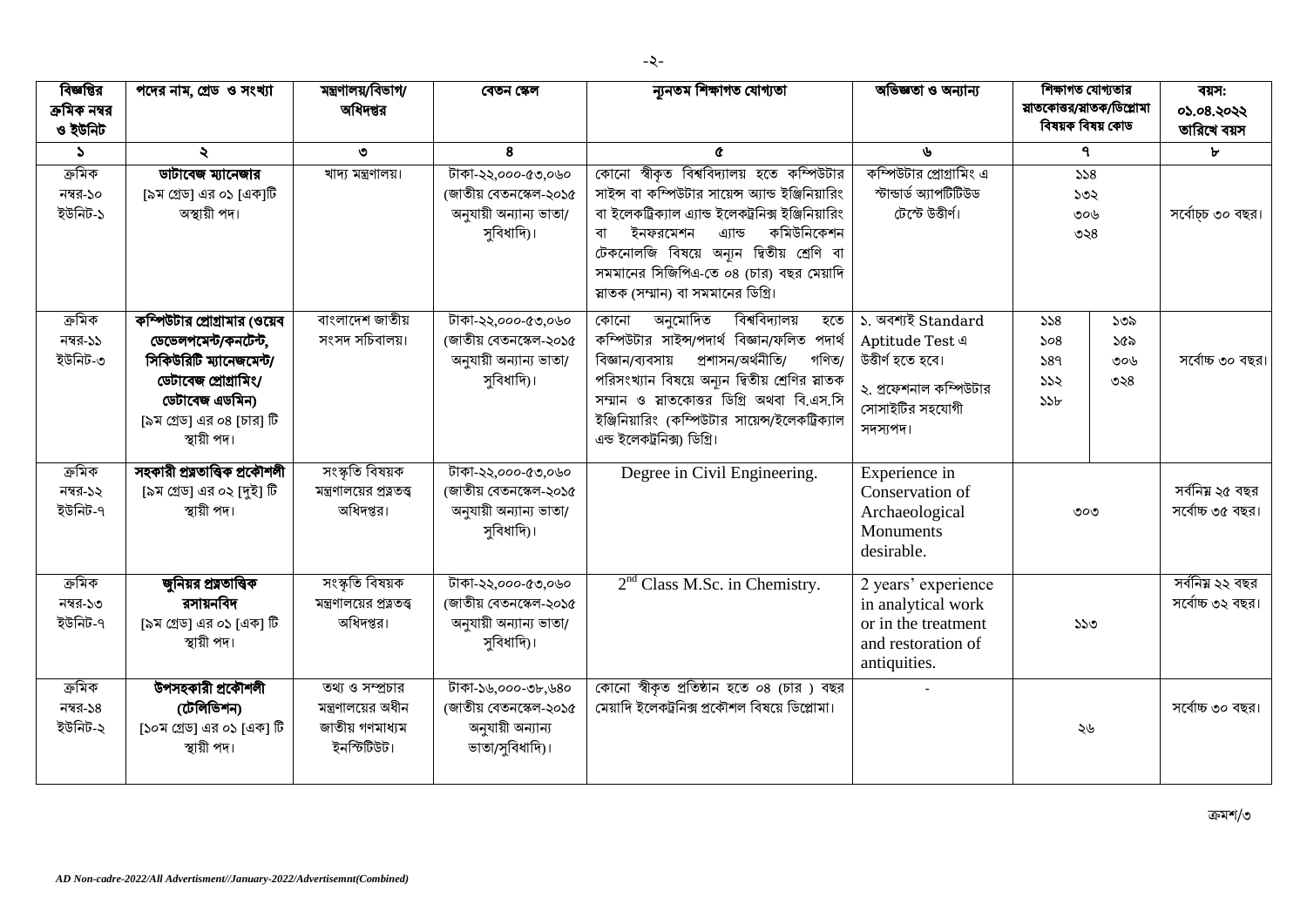| বিজ্ঞপ্তির    | পদের নাম, গ্রেড         | মন্ত্ৰণালয়/বিভাগ/            | বেতন স্কেল             | ন্যনতম শিক্ষাগত যোগ্যতা                            | অভিজ্ঞতা ও অন্যান্য |               | শিক্ষাগত যোগ্যতার         | বয়স:            |
|---------------|-------------------------|-------------------------------|------------------------|----------------------------------------------------|---------------------|---------------|---------------------------|------------------|
| ক্রমিক নম্বর  | ও সংখ্যা                | অধিদপ্তর                      |                        |                                                    |                     |               | য়াতকোত্তর/য়াতক/ডিপ্লোমা | 05.08.2022       |
| ও ইউনিট       |                         |                               |                        |                                                    |                     |               | বিষয়ক বিষয় কোড          | তারিখে বয়স      |
|               |                         |                               |                        |                                                    |                     |               |                           |                  |
| $\mathcal{L}$ | $\ddot{\mathbf{z}}$     | ৩                             | 8                      | $\mathfrak{C}$                                     | ৬                   |               | $\mathbf{q}$              | Ъ                |
| ক্ৰমিক        | সহকারী পরিবার           | স্বাস্থ্য ও পরিবার কল্যাণ     | টাকা-১৬,০০০-৩৮,৬৪০     | য়াতকোত্তর ডিগ্রি।                                 |                     |               |                           |                  |
| নম্বর-১৫      | পরিকল্পনা কর্মকর্তা     | মন্ত্রণালয়ের অধীন স্বাস্থ্য  | (জাতীয় বেতনস্কেল-২০১৫ |                                                    |                     |               |                           |                  |
| ইউনিট-৭       | [১০ম গ্রেড] এর          | শিক্ষা ও পরিবার কল্যাণ        | অনুযায়ী অন্যান্য      |                                                    |                     |               | ১০১-৯৯৯                   | সৰ্বোচ্চ ৩০ বছর। |
|               | ১০৮ [একশত আট]           | বিভাগের পরিবার                | ভাতা/সুবিধাদি)।        |                                                    |                     |               |                           |                  |
|               | টি স্থায়ী পদ।          | পরিকল্পনা অধিদপ্তর।           |                        |                                                    |                     |               |                           |                  |
| ক্ৰমিক        | সিনিয়র স্টাফ নার্স     | স্বাস্থ্য ও পরিবার কল্যাণ     | টাকা-১৬,০০০-৩৮,৬৪০     | কোনো স্বীকৃত বিশ্ববিদ্যালয় হতে নার্সিং এ স্নাতক   |                     |               |                           |                  |
| নম্বর-১৬      | [১০ম গ্রেড] এর ৮৮       | মন্ত্রণালয়ের অধীন স্বাস্থ্য  | (জাতীয় বেতনস্কেল-২০১৫ | ডিগ্রি অথবা কোনো স্বীকৃত প্রতিষ্ঠান হতে ডিপ্লোমা   |                     |               | 80                        |                  |
| ইউনিট-৭       | [আটাশি] টি অস্থায়ী     | শিক্ষা ও পরিবার কল্যাণ        | অনুযায়ী অন্যান্য      | ইন নার্সিং বা ডিপ্লোমা-ইন-নার্সিং সায়েন্স এন্ড    |                     |               | b3                        | সৰ্বোচ্চ ৩০ বছর। |
|               | পদ।                     | বিভাগের পরিবার                | ভাতা/সুবিধাদি)।        | মিডওয়াইফারি সার্টিফিকেট এবং বাংলাদেশ              |                     |               | ৮২                        |                  |
|               |                         | পরিকল্পনা অধিদপ্তর।           |                        | নাৰ্সিং কাউন্সিল কৰ্তৃক নিবন্ধিত।                  |                     |               |                           |                  |
|               |                         |                               |                        |                                                    |                     |               |                           |                  |
| ক্ৰমিক        | পান্ডুলিপি গ্রন্থাগারিক | তথ্য ও সম্প্রচার              | টাকা-১৬,০০০-৩৮,৬৪০     | কোনো স্বীকৃতিপ্রাপ্ত বিশ্ববিদ্যালয় হতে গ্রন্থাগার |                     |               |                           |                  |
| নম্বর-১৭      | [১০ম গ্রেড] এর ০১       | মন্ত্রণালয়ের বাংলাদেশ        | (জাতীয় বেতনস্কেল-২০১৫ | বিজ্ঞানে কমপক্ষে স্নাতকোত্তর ডিগ্রি।               |                     |               | ১৩৫                       |                  |
| ইউনিট-২       | [এক] টি অস্থায়ী পদ।    | টেলিভিশন।                     | অনুযায়ী অন্যান্য      |                                                    |                     |               |                           | সৰ্বোচ্চ ৩০ বছর। |
|               |                         |                               | ভাতা/সুবিধাদি)।        |                                                    |                     |               |                           |                  |
| ক্ৰমিক        | সাব অ্যাসিসট্যান্ট      | স্বরাষ্ট্র মন্ত্রণালয়ের      | টাকা-১৬,০০০-৩৮,৬৪০     | বাংলাদেশ কারিগরি শিক্ষা বোর্ড হতে অন্যুন           |                     | $*_\text{38}$ |                           |                  |
| নম্বর-১৮      | ইজিনিয়ার               | জননিরাপত্তা বিভাগের           | (জাতীয় বেতনস্কেল-২০১৫ | দ্বিতীয় বিভাগ বা<br>সিজিপিএসহ<br>সমমানের          |                     |               | $\circ$                   |                  |
| ইউনিট-৬       | [১০ম গ্রেড] এর ০১       | অধীন কেন্দ্ৰীয় পলিশ          | অনুযায়ী অন্যান্য      | তড়িৎকৌশল বিষয়ে ০৪ (চার) বছর মেয়াদি              |                     | ২৫            | 85                        | সৰ্বোচ্চ ৩০ বছর। |
|               | [এক] টি অস্থায়ী পদ।    | হাসপাতাল, ঢাকা।               | ভাতা/সুবিধাদি)।        | ডিপ্লোমা ডিগ্রি।                                   |                     | ২৬            |                           |                  |
| ক্ৰমিক        | সিনিয়র স্টাফ নার্স     | স্বরাষ্ট্র মন্ত্রণালয়ের অধীন | টাকা-১৬,০০০-৩৮,৬৪০     | কোনো স্বীকৃত বিশ্ববিদ্যালয় হতে নার্সিং এ স্নাতক   |                     |               |                           |                  |
| নম্বর-১৯      | [১০ম গ্রেড] এর ৬২       | জননিরাপত্তা বিভাগের           | (জাতীয় বেতনস্কেল-২০১৫ | ডিগ্রি বা কোনো স্বীকৃত প্রতিষ্ঠান হতে ডিপ্লোমা-    |                     |               | 80                        |                  |
| ইউনিট-৬       | [বাষট্টি] টি অস্থায়ী   | পুলিশ হাসপাতালসমূহ।           | অনুযায়ী অন্যান্য      | ইন-নার্সিং বা ডিপ্লোমা-ইন-নার্সিং সায়েন্স এন্ড    |                     |               | b3                        | সৰ্বোচ্চ ৩০ বছর। |
|               | পদ।                     |                               | ভাতা/সুবিধাদি)।        | সার্টিফিকেটে<br>মিডওয়াইফারি<br>উত্তীৰ্ণ<br>এবং    |                     |               |                           |                  |
|               |                         |                               |                        | বাংলাদেশ নার্সিং কাউন্সিল কর্তৃক নিবন্ধিত।         |                     |               | ৮২                        |                  |
|               |                         |                               |                        |                                                    |                     |               |                           |                  |
| ক্ৰমিক        | ডিজাইনার                | সংস্কৃতি বিষয়ক               | টাকা-১৬,০০০-৩৮,৬৪০     | Bachelor's Degree in Fine                          | Experience in       |               |                           |                  |
| নম্বর-২০      | [১০ম গ্রেড] এর ০১       | মন্ত্রণালয়ের প্রত্নতত্ত্ব    | (জাতীয় বেতনস্কেল-২০১৫ | Art/Commercial Art.                                | Book-cover and      |               | ১২২                       | সর্বনিয় ২২ বছর  |
| ইউনিট-৭       | ।একা টি স্থায়ী পদ।     | অধিদপ্তর।                     | অনুযায়ী অন্যান্য      |                                                    | poster design       |               | ৬০৪                       | সৰ্বোচ্চ ৩০ বছর। |
|               |                         |                               | ভাতা/সুবিধাদি)।        |                                                    | preferred.          |               |                           |                  |
|               |                         |                               |                        |                                                    |                     |               |                           |                  |

\* বিজ্ঞপ্তির ক্রমিক নম্বর-১৮ এর ক্ষেত্রে শিক্ষা সন্তানকার কারিগার পালা এর ৩০ জৈত, ১৪২৮ বজাব্দ/১৩ জুন, ২০২১ তারিখের ৫৭.০০.০০০০.০৫৩.৯৯.০০৫.২১-১৬৯ নং প্রজ্ঞাপন অনুযায়ী ২৫, ২৬, ৩১, ৪১ এর বিষয় কোডের প্রার্থীগণ আবেদনের সুযোগ পাবেন (কপি সংযুক্ত)।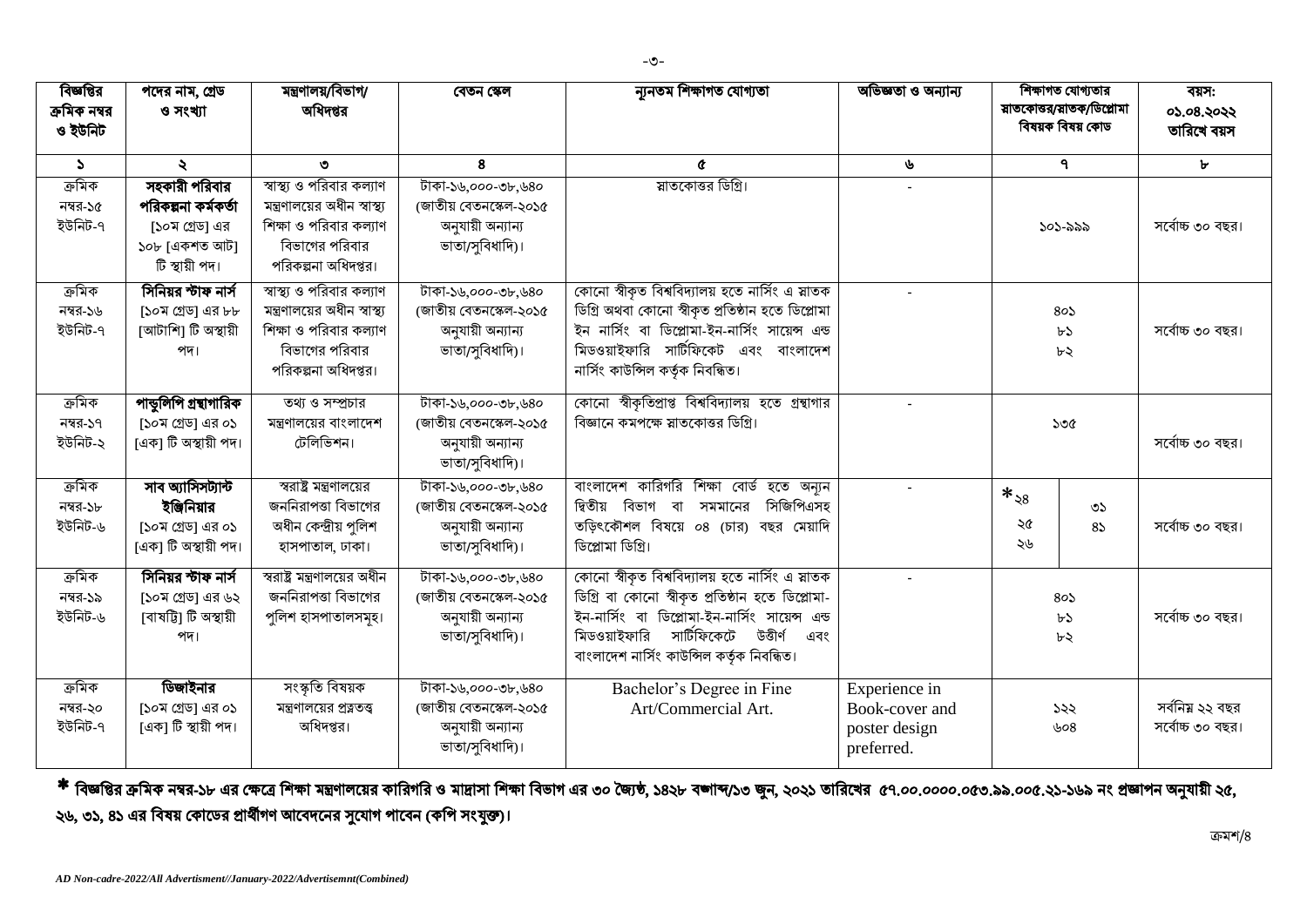| বিজ্ঞপ্তির              | পদের নাম, গ্রেড       | মন্ত্ৰণালয়/বিভাগ/            | বেতন স্কেল             | ন্যনতম শিক্ষাগত যোগ্যতা                             | অভিজ্ঞতা ও | শিক্ষাগত যোগ্যতার                               | বয়স:                   |
|-------------------------|-----------------------|-------------------------------|------------------------|-----------------------------------------------------|------------|-------------------------------------------------|-------------------------|
| ক্রমিক নম্বর<br>ও ইউনিট | ও সংখ্যা              | অধিদপ্তর                      |                        |                                                     | অন্যান্য   | স্নাতকোত্তর/স্নাতক/ডিপ্লোমা<br>বিষয়ক বিষয় কোড | ০১.০৪.২০২২ তারিখে       |
|                         |                       |                               |                        |                                                     |            |                                                 | বয়স                    |
| $\mathbf{z}$            |                       | ৩                             | 8                      |                                                     | ৬          |                                                 | ь                       |
| ক্ৰমিক                  | ডিজাইনার              | জনপ্রশাসন মন্ত্রণালয়ের       | টাকা-১৬,০০০-৩৮,৬৪০     | কোন অনুমোদিত বিশ্ববিদ্যালয়/মহাবিদ্যালয় হতে ফাইন   |            |                                                 | সৰ্বোচ্চ ৩০ বছর।        |
| নম্বর-২১                | সুপারভাইজার           | অধীন মূদ্রণ ও প্রকাশনা        | (জাতীয় বেতনস্কেল-২০১৫ | আর্ট বিষয়ে স্নাতক ডিগ্রি।                          |            |                                                 | বিভাগীয় প্রার্থীর জন্য |
| ইউনিট-১০                | [১০ম গ্রেড] এর ০১     | অধিদপ্তরের নিয়ন্ত্রণাধীন     | অনুযায়ী অন্যান্য      |                                                     |            | ১২২                                             | বয়সসীমা অনৰ্ধ্ব ৩৫     |
|                         | [এক] টি স্থায়ী পদ।   | বাংলাদেশ নিরাপত্তা            | ভাতা/সুবিধাদি)।        |                                                     |            |                                                 | বছর পর্যন্ত             |
|                         |                       | মুদ্রণালয়।                   |                        |                                                     |            |                                                 | শিথিলযোগ্য।             |
| ক্ৰমিক                  | নাৰ্স                 | স্বরাষ্ট্র মন্ত্রণালয়ের অধীন | টাকা-১৬,০০০-৩৮,৬৪০     | ক. কোন স্বীকৃত ইনস্টিটিউট বা প্ৰতিষ্ঠান হতে ০৩      |            |                                                 | সৰ্বোচ্চ ৩০ বছর।        |
| নম্বর-২২                | [১০ম গ্রেড] এর ০২     | জননিরাপত্তা বিভাগের           | (জাতীয় বেতনস্কেল-২০১৫ | (তিন) বছর মেয়াদী অন্যন ২য় শ্রেণির ডিপ্লোমা ইন     |            |                                                 |                         |
| ইউনিট-৬                 | [দুই] টি অস্থায়ী পদ। | বাংলাদেশ কোস্ট গার্ড।         | অনুযায়ী অন্যান্য      | নার্সিং কোর্সের সনদপ্রাপ্ত;                         |            | ৮২                                              |                         |
|                         |                       |                               | ভাতা/সুবিধাদি)।        | খ. কোন স্বীকৃত ইনস্টিটিউট বা প্ৰতিষ্ঠান হতে ০১ (এক) |            | $**$                                            |                         |
|                         |                       |                               |                        | বছর মেয়াদী অন্যন ২য় শ্রেণির ডিপ্লোমা ইন           |            |                                                 |                         |
|                         |                       |                               |                        | মিডওয়াইফারী কোর্সের সনদপ্রাপ্ত; এবং                |            |                                                 |                         |
|                         |                       |                               |                        | গ. বাংলাদেশ নার্সিং কাউন্সিল কর্তৃক সনদপ্রাপ্ত।     |            |                                                 |                         |

\*\* বিজ্ঞপ্তির ক্রমিক নম্বর ২২ এ স্বরাষ্ট মন্ত্রণালয়ের জননিরাপতা বিভাগের বাংলাদেশ কোর্স পদে আবেদনের ক্ষেত্রে কোন স্বীকৃত ইনস্টিটিট বা প্রতিষ্ঠান হতে ০১ (এক) বছর মেয়াদী অন্যূন ২য় শ্রেণির ডিপ্লোমা ইন মিডওয়াইফারী কোর্সের সনদপ্রাপ্ত প্রার্থীগণ Professional Degree এর ঘরে ০১ (এক) বছর মেয়ার্দী ডিপ্লোমা ইন মিডওয়াইফারী কোর্সের তথ্য পুরণ করবেন।

\* শিক্ষা মন্ত্রণালয়ের কারিগরি ও মাদ্রাসা শিক্ষা বিভাগ এর ৩০ জ্যৈষ্ঠ ১৪২৮ বজাব্দুস, ২০২১ তারিখের ৫৭.০০.০০০০.০৫৩.৯৯.০০৫.২১-১৬৯ নং প্রজ্ঞাপন অনুযায়ী মূল টেকনোলজির পদসমূহে আবেদনের ক্ষেত্রে ইমার্জিং টেকনোলজির ডিগ্রীধারী প্রার্থীদের মধ্যে যারা আবেদনের পর্বাৎ ৩০.০৫.২০২২ তারিখের মধ্যে প্রজাপনের শর্তানুযায়ী আবেদনের যোগ্যতা অর্জন করেছেন তাদেরকে অবশ্যই **Applicant's Copy (BPSC Form-5A)** প্রার্থীতা বাতিল হবে (কপি সংযুক্ত)।

#### নিৰ্দেশাবলি:

**বিশেষ দ্রষ্টব্য:** সংশ্লিষ্ট নিয়োগবিধিতে বর্ণিত নিয়োগবোগ্যতা এবং কমিশন সচিবালয়ের ০১.০৪.২০১.০০০.০০০০.৪০৬.১৮.০০৫.১৫-৩৭ নম্বর অফিস আদেশে জারিকত নন-ক্যাডার নিয়োগ পরীক্ষার নীতিমালার ৪.৩ অনুচ্ছেদ অনুযায়ী বিজ্ঞপ্তির ক্রমিক নম্বর ০৮-২২ এর পদসমহের সারসংক্ষেপ নিয়রূপ:

| বিজ্ঞপ্তির ক্রমিক নম্বর        | গ্ৰেড     | পদের ধরন      |
|--------------------------------|-----------|---------------|
| ০৮, ০৯, ১০, ১১, ১২, ১৩         | ৯ম গ্ৰেড  | ঢেকানক্যাল    |
| ১৪, ১৬, ১৭, ১৮, ১৯, ২০, ২১, ২২ | ১০ম গ্ৰেড | টেকনিক্যাল    |
| ১৫                             | ১০ম গ্ৰেড | নন-টেকনিক্যাল |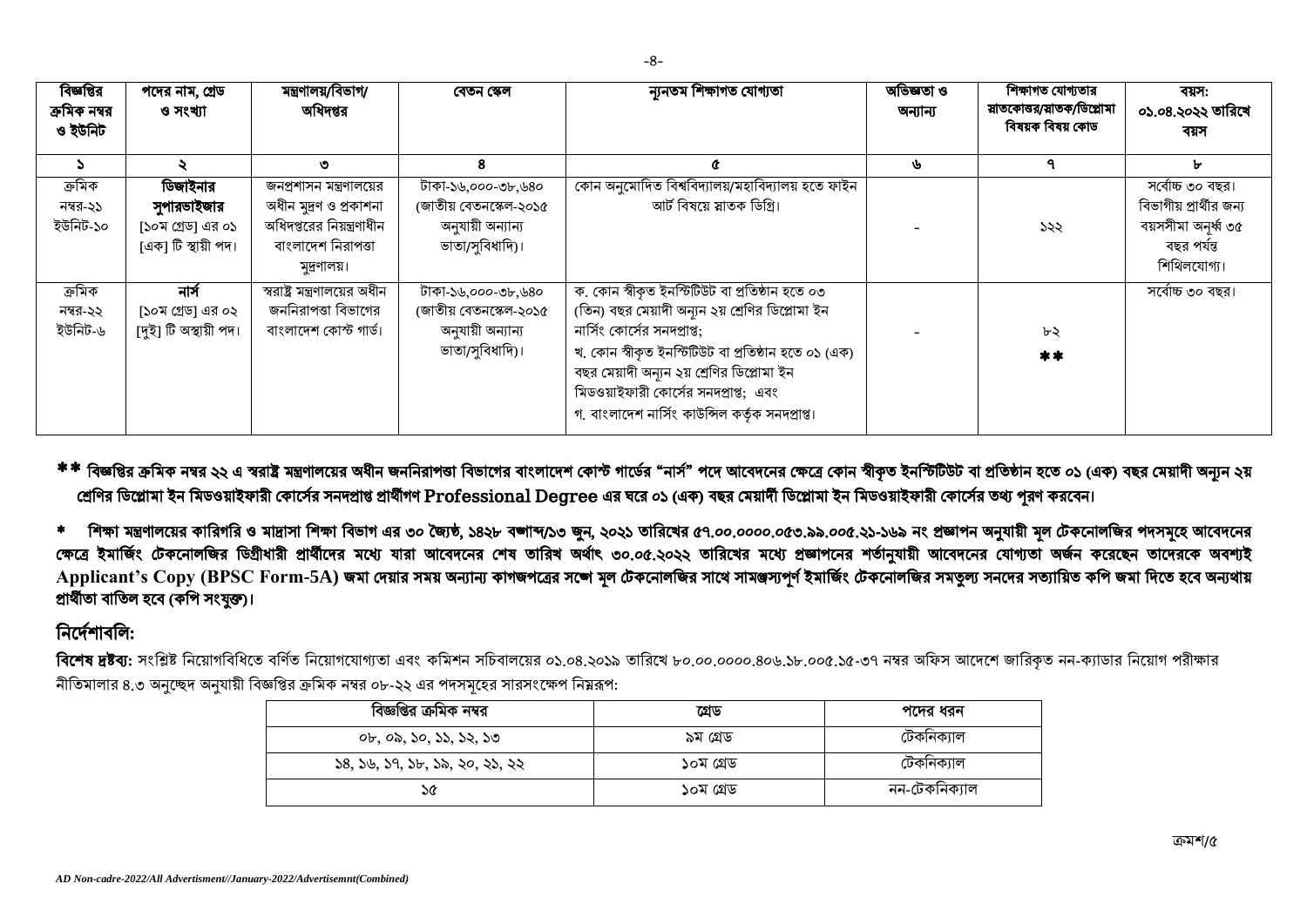-৫-

#### শিক্ষাগত যোগ্যতা অনুযায়ী এক বা একাধিক পদে রেজিস্ট্রেশন করা যাবে। একাধিক পদে রেজিস্ট্রেশন করলে প্রতিটি পদের জন্য আলাদা আলাদা রেজিস্ট্রেশন ফি জমা দিতে হবে।

১. অনলাইনে আবেদনপত্র (বিপিএসসি ফরম-5A) পুরণ এবং পরীক্ষার ফি জমাদান শুরু ও শেষ হওয়ার তারিখ ও সময়:

ক. প্রার্থীদের টেলিটকের Web address : [http://bpsc.teletalk.com.bd](http://bpsc.teletalk.com.bd/) অথবা বাংলাদেশ সরকারী কর্ম কমিশনের Web address : [www.bpsc.gov.bd](http://www.bpsc.gov.bd/) এর মাধ্যমে কমিশন কর্তৃক নির্ধারিত আবেদনপত্র Applicant's Copy (BPSC Form-5A) পরণ করে অনলাইন রেজিস্ট্রেশন কার্যক্রম এবং ফি জমাদান সম্পন্ন করতে হবে। উল্লিখিত ওয়েবসাইটে প্রবেশ করে Non-Cadre অপশন select করে ক্লিক করলে নন-ক্যাডার বিভিন্ন পদের বিজ্ঞপ্তি, আবেদনপত্র অনলাইনে পরণ, sms এর মাধ্যমে ফি জমাদান ও প্রবেশপত্র প্রদি পরি জনি দুর্জ বাটন দুশ্যমান হবে। ফরম পরণের পর্বে প্রার্থী অবশ্যই Instructions এবং বিজ্ঞপ্তি download করে প্রতিটি নির্দেশনা ভালো করে আয়ত্ত করে নিবেন।

- খ. অনলাইনে আবেদনপত্র পূরণ ও ফি জমাদান শুরুর তারিখ ও সময় : ২৮.০৪.২০২২ খ্রিঃ, দুপুর ১২.০০টা।
- গ. অনলাইনে আবেদনপত্র পুরণের শেষ তারিখ ও সময় : ৩০.০৫.২০২২ খ্রিঃ, সন্ধ্যা ৬.০০টা।
- ঘ. কেবল User ID প্ৰাপ্ত প্ৰাৰ্থীগণ ৩০.০৫.২০২২ তারিখ সন্ধ্যা ৬.০০ টা হতে পরবর্তী ৭২ ঘণ্টার মধ্যে ২০২.০৬.২০২২ তারিখ, সন্ধ্যা ৬.০০ টা পর্যন্ত sms এর মাধ্যমে ফি জমা দিতে পারবেন। ।<br>নির্ধারিত তারিখ ও সময়ের পরে sms এর মাধামে ফি জমাদান এবং অনলাইনে কোন আবেদন গ্রহণ করা হবে না।
- ঙ. ফি জমাদানের পূর্ব পর্যন্ত আবেদনপত্রে সংশোধনের সুযোগ রয়েছে। প্রার্থীদের আবেদনের প্রিসিং কাপি দেখে নিশ্চিত হয়ে ফি জমা দিতে হবে। ফি জমাদানের পর আবেদনপত্রে আর কোন সংশোধনের সুযোগ থাকবে না।
- ২<sub>.</sub> ক. আবেদনকারী প্রার্থীদের বয়সের সর্বোচ্চসীমা সংক্রান্ত জনপ্রশাসন মন্ত্রণালয়ের নতুন কোন নির্দেশনা না থাকায় বিজ্ঞপ্তি নম্বর ০৮-২২ বিজ্ঞপ্তির ০৮ নম্বর কলামে উল্লিখিত বয়সসীমার (০১.০৪.২০২২ তারিখ) মধ্যে থাকতে হবে।
	- খ. মক্তিযোদ্ধা/শহীদ মুক্তিযোদ্ধাদের পূত্র/কন্যাদের ক্ষেত্রে বয়স অনর্ধ ৩২ বছর পর্যন্তাগা। কোন প্রাণী মুক্তিযোদ্ধাদের পূত্র/কন্যা হিসেবে আবেদনপত্রে উল্লেখ করলে সে ক্ষেত্রে মুক্তিযোদ্ধার প্রমাণক হিসেবে মুক্তিযুদ্ধ বিষয়ক মন্ত্রণালয়ের ১৯/০৬/২০১৭ চারিখের ৪৮.০০.০০০.০০২.১০.২৬২৪.২০১৭-৭৭২ নম্বর পরিপত্রের নির্দেশনা অনুযায়ী প্রার্থীকে নিয়োক্ত কাগজপত্র/তথ্যাদি অনচ্ছেদ-৯ এ বৰ্ণিত কাগজপত্ৰাদি/তথ্যাদিসহ দাখিল করতে হবে:
	- খ.১ মুক্তিযোদ্ধার নাম সংবলিত "লাল মুক্তিবার্তা" অথবা "ভারতীয় তালিকা"র সত্যায়িত কপি এবং মুক্তিয়ক মন্ত্রালয়ের website এ প্রকাশিত সংশ্লিষ্ট মুক্তিযোদ্ধার নাম পিতার নাম ও ঠিকানা সংবলিত তালিকা বিপিএসসি ফরম-5A (Applicant's Copy) এর সাথে জমা দিতে হবে। আবেদনে উল্লিখিত মক্তিযোদ্ধার নাম, পিতার নাম ও ঠিকানার সাথে প্রার্থীর উপস্থাপিত "লাল মক্তিবার্তা" কিংবা "ভারতীয় তালিকা" অথবা উপস্থাপিত উভয় তালিকার সাথে মুক্তিযুদ্ধ বিষয়ক মন্ত্রণালয়ের website এ প্রকাশিত মুক্তিযোদ্ধার নাম, পিতার নাম ও ঠিকানা এক ও অভিন্ন হতে হবে।
	- খ.২ কোনো মক্তিযোদ্ধার নাম "লাল মক্তিবার্তা" কিংবা "ভারতীয় তালিকা"য় না থাকলে প্রার্থীকে মক্তিযোদ্ধার নাম. পিতার নাম ও ঠিকানা সংবলিত
		- ১. গেজেট ও সাময়িক সনদ
			- অথবা
		- ২. গেজেট ও মাননীয় প্রধানমন্ত্রী প্রতিস্বাক্ষরিত বাংলাদেশ মুক্তিযোদ্ধা সংসদ (বামুস) কর্তৃক প্রদত্ত সনদ
			- অথবা
		- ৩. গেজেট, সাময়িক সনদ, ও বামুস সনদ

এর কপি Applicant's Copy (BPSC Form-5A) এর সাথে জমা দিতে হবে। Applicant's Copy (BPSC Form-5A) তে প্রার্থীর উল্লিখিত মুক্তিযোদ্ধার নাম, পিতার নাম ও ঠিকানার সাথে প্রার্থীর উপস্থাপিত গেজেট ও সাময়িক সনদ/গেজেট ও বামুস সেনে ও সাময়িক সনদ সমর সাথে মুক্তিযুদ্ধ বিষয়ক মন্ত্রণালয়ের website-এ প্রকাশিত মুক্তিযোদ্ধার নাম, পিতার নাম ও ঠিকানা এক ও অভিন্ন হতে হবে।

গ. প্রতিবন্ধী প্রার্থীদের ক্ষেত্রে বয়স অনর্ধ্ব ৩২ বছর পর্যন্ত শিথিলযোগ্য।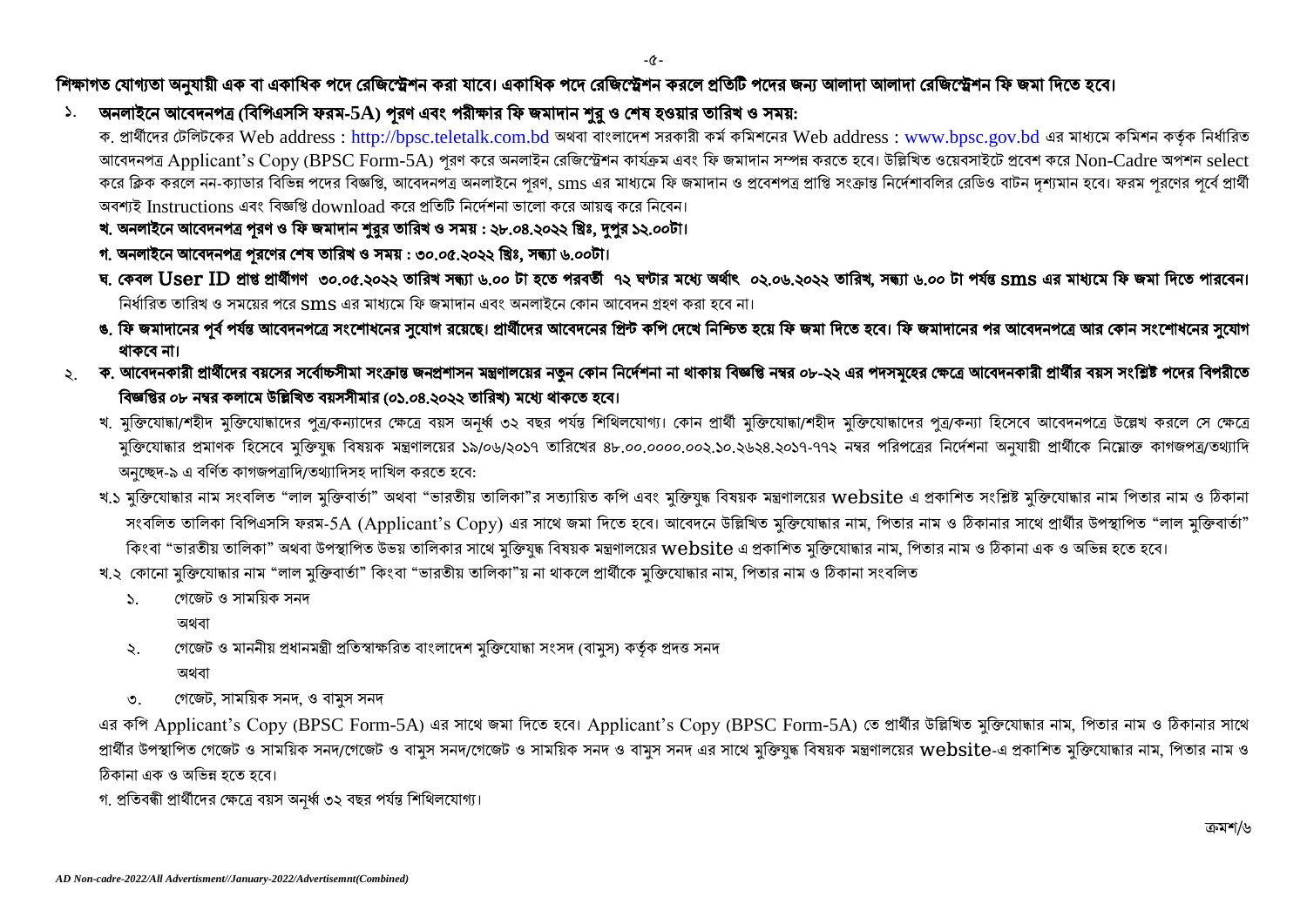- *3.* :
	- ক, প্রার্থীকে অবশ্যই বাংলাদেশের নাগরিক হতে হবে।
	- খ. যেসকল প্রার্থী কোন অ-বাংলাদেশি নাগরিককে বিবাহ করেছেন অথবা বিবাহ করতে প্রতিশ্রতিবদ্ধ হয়েছেন সে সকল প্রার্থী সরকারের লিখিত অনমতি ব্যতিরেকে আবেদন করার যোগ্য বলে বিবেচিত হবেন না। সরকারের অনমতিপত্র লিখিত পরীক্ষার পর  $\Lambda$ pplicant's  $\rm{Conv}$  (BPSC  $\rm{Form}\text{-}5A$ ) এর সাথে অবশ্যই জমা দিতে হবে।
- 8. ডিক্লারেশন :

প্রার্থীকে অনলাইন আবেদনপত্রের (BPSC Form-5A) ডিক্লারেশন অংশে এই মর্মে ঘোষণা দিতে হবে যে, আবেদনপত্রে প্রদত্ত অগ সঠিক এবং সত্য। প্রার্থী প্রদত্ত তথ্য বা তার অংশবিশেষ অসত্য বা মিথ্যা প্রমাণিত হলে অথবা কোন অযোগ্যতা ধরা পড়লে বা কোন দুর্নীতির আশ্রয় গ্রহল পরীক্ষার পূর্বে সেকোন পর্যায়ে প্রার্থিতা বাতিল হবে এবং ভবিষ্যতে কমিশন কর্তৃক গৃহীতব্য যেকোন নিয়োগ পরীক্ষায় আবেদন করার অযোগ্য ঘোষণাসহ তার বিরদ্ধে যেকোন আইনগত ব্যবস্থা গ্রহণ করা হবে।

- ৫. ছবি (Picture) : BPSC Form-5A সাফল্যজনকভাবে পরণ সম্পন্ন হলে Application preview দেখা যাবে। preview এর নির্ধারিত স্থানে প্রার্থীকে (দৈর্ঘ্য×প্রস্থ)  $300\times300$  pixel এর কম বা বেশি নয় এবং ফাইল সাইজ  $100~\mathrm{KB}$  এর বেশি নয় এরূপ মাপের সদ্য (দুই মাসের মধ্যে) তোলা রঙ্গীন ছবি  $\mathrm{Scan}$  করে jpg  $\mathrm{format}$  এ  $\mathrm{update}$  করতে হবে। সাদাকালো ও পুরাতন ছবি গ্ৰহণযোগ্য নয়। ছবি উল্লিখিত মাপের না হলে আবেদনপত্র বাতিল হবে। সানগ্লাসসহ ছবি গ্ৰহণযোগ্য হবে না।  ${\rm Home}$  page এর ${\rm He}$ lp  ${\rm Men}$ u তে ক্লিক করলে  ${\rm Photo}$  এবং  ${\rm Signature}$ সম্পৰ্কে বিস্তাবিত নিৰ্দেশনা পাওয়া যাবে
- ৬. সাক্ষর (Signature) : Application Preview'তে স্বাক্ষরের জন্য নির্ধারিত স্থানে (দৈর্ঘ্য×প্রস্থ)  $300 \times 80$  pixel এর কম বা বেশি নয় এবং ফাইল সাইজ 60 KB এর বেশি নয়, এরূপ মাপের প্রার্থীর *¯^v¶i* Scan *K‡i* jpg format *G* upload *Ki‡Z n‡e| ¯^v¶i DwjøwLZ gv‡ci bv n‡j Av‡e`bcÎ evwZj e‡j MY¨ n‡e|*

#### *7. cix¶vi wd cÖ`vb :*

্অনলাইনে আবেদনপত্ৰ (BPSC Form-5A) যথাযথভাবে পুরণপূর্বক নির্দেশমতে ছবি এবং Signature upload করে প্রার্থী কর্তৃক আবেদনপত্র submission সম্পন্ন হলে কম্পিউটারে ছবিসহ Application Preview দেখা যাবে। নিৰ্ভুলভাবে আবেদনপত্ৰ submit করা সম্পন্ন হলে প্রার্থী একটি Lser ID সহ ছবি এবং স্বাক্ষরযুক্ত একটি Applicant's copy পাবেন। উক্ত Applicant's copy প্রার্থীকে প্রিন্ট অথবা download করে সংরক্ষণ করতে হবে। Applicant's copy-তে একটি User ID নম্বর দেয়া থাকবে এবং এই User ID নম্বর ব্যবহার করে প্রার্থী নিম্লোক্ত পদ্ধতিতে যেকোনো Teletalk pre-paid mobile  $\overline{h}$  <sub>নম্বর থেকে SMS করে পরীক্ষার ফি বাবদ ৫০০/-(পাঁচশত) টাকা জমা দিবেন ।</sub>

<u>প্ৰথম SMS: BPSC<space>User ID লিখে send করুন 16222 নম্বরে ।</u>

Example : BPSC NCRPQBCR send to 16222

Reply: Applicant's Name, Tk-500 will be charged as application fee. Your PIN is (8 digit number). To pay fee Type BPSC<space>Yes<space>PIN and send to 16222.

*k* $\overline{R}$ র্ষীয় SMS : BPSC<space> YES <space> Pin লিখে send করুন 16222 *নম্ব*র।

Example : BPSC YES (8 digit number) send to 16222

Reply: Congratulations! Applicant's Name, payment completed successfully for Non-cadre examination. User ID is (xxxxxxxxx) and Password (xxxxxxxx).

*वि*टलेश मुष्ठैवा: If password is lost, please type BPSC<Space> HELP<Space> SSC Board<Space> SSC Roll<Space>SSC Year and Send to 16222. अथवा *উ*लिটকের *ৰ*ৰ্ণিত ওয়েবসাইটে Home page এর Admit Card Menu তে ক্লিক করলে User Recovery, Password Recovery ও Payment Status বাটন দেখা যাবে। উক্ত বাটনে ক্লিক করে প্রয়োজনীয় তথ্য *দি*য়ে Submit কবলে কাজিফত তথ্যাবলি পাওয়া যাবে।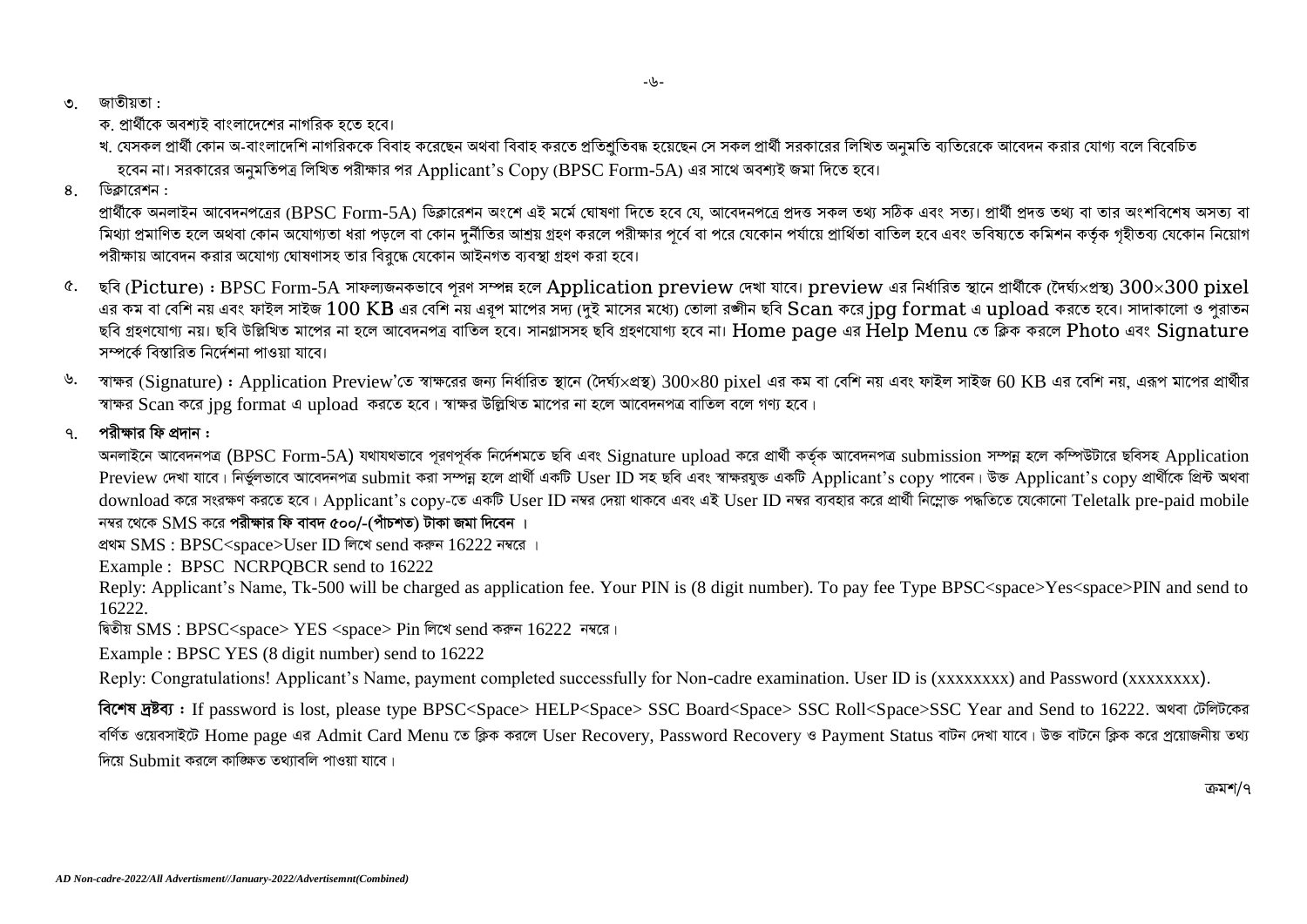- ক, প্ৰবেশপত্ৰ (Admit Card) : প্ৰাৰ্থী তাৰ User ID এবং Password ব্যবহাৰ কৰে ছবি ও ৱেজিস্ট্ৰেশন নম্বৰ সংবলিত প্ৰবেশপত্ৰ (Admit Card) download কৰতে পাৰবেন।  $\mathbf{b}$ . খ, বিজ্ঞাপনে উল্লিখিত নানতম শিক্ষাগত যোগ্যতা/অভিজ্ঞতা না থাকলে কোন প্ৰাৰ্থী আবেদন করার যোগ বলে বিবেচিত হবেন না। কোন প্ৰাৰী পরীক্ষার ফি জমা দিয়ে Admit card পাওয়ার পর একাধিকবার 'অনলাইনে Application Form জমা দিতে পারবেন না। কোন প্রার্থী অনলাইনে আবেদন ফরম পরণ করে ফি জমাদান সম্পন্ন করলে তার আবেদন চড়ান্তভাবে গহীত হয়েছে বলে গণ্য হবে। প্রার্থী মিথ্যা/ভিন্ন/ভল ্তথ্য দিয়ে একাধিকবার ফর্ম পরণ করে একাধিক Admit card গ্রহণ করলে এবং প্রক্রিয়ালের যেকোন স্তরে জালিয়াতি প্রমাণিত হলে এরপ প্রার্থীর সামগ্রিক প্রার্থিতা বাতিল হবে। উক্ত প্রার্থী ভবিষ্যতে বিপিএসসি কর্তৃক বিজ্ঞাপিত সকল পদে আবেদনের জন্য অযোগ্য ঘোষিত হবেন এবং উক্ত প্রার্থীর বিরুদ্ধে আইনানুগ ব্যবস্থা গ্রহণ করা হবে।
- Applicant's Copy (BPSC Form-5A) প্ৰাপ্তি ও জমাদান: ৯

প্রার্থীদের BPSC Form-5A (Applicant's Copv) কমিশনের ওয়েবসাইট থেকে ডাউনলোড করে মৌখিক পরীক্ষার পূর্বে নিম্লোক্ত কাগজপত্র/তথ্যাদিসহ কমিশন কর্তৃক নির্দেশিত সময়ে এবং স্থানে জমা দিতে হবে :

- ১. শিক্ষাগত যোগ্যতা প্ৰমাণের জন্য বোর্ড বা বিশ্ববিদ্যালয় হতে অর্জিত সকল সনদ (স্লাতকোত্তর/স্লাতক/বিএসসি/এইচএসসি/ডিপ্লোমা বা সমমানের মল বা সাময়িক সনদ) এর সত্যায়িত ফটোকপি। মল সনদের ফটোকপি প্রদানে অপারগ হলে সাময়িক সনদের ফটোকপি গৃহীত হবে। শিক্ষাগত যোগ্যতার প্রমাণস্বরপ বিশ্ববিদ্যালয় বা সর্বশেষ পরীক্ষার মার্কশিট প্রাথমিকভাবে গ্রহণযোগ্য হবে তবে সাক্ষাৎকার বোর্ডে মল/সাময়িক সনদ অবশ্যই দাখিল করতে হবে। চার বছর মেয়াদি স্নাতক/স্নাতক সম্মার গ্রার্থীদের জমাকৃত সনদ/ মার্কশিট/টেস্টিমোনিয়াল-এ যদি অর্জিত ডিগ্রির মেয়াদ ৪ বৎসর সম্পষ্ট উল্লেখ না থাকে সেক্ষেত্রে অর্জিত ডিগ্রি ৪ বছর মেয়াদি মর্মে বিখান/পরীক্ষা নিয়ন্ত্রক/রেজিন্টার কর্তৃক প্রদত্ত প্রত্যয়নপত্রের সত্যায়িত কপি আবেদনপত্রের সাথে অবশ্যই জমা দিতে হবে। অন্যথায় তাদের অর্জিত ডিগ্রি ৩ বছর মেয়াদি হিসেবে গণ্য করা হবে:
- ২. বয়স প্রমাণের জন্য শিক্ষা বোর্ড কর্তক প্রদত্ত এসএসসি/সমমানের মল/সাময়িক সনদের সত্যায়িত কপি: "ও" লেভেল এবং "এ" লেভেল ডিগ্রিধারী প্রার্থীদের ক্ষেত্রে জন্ম তারিখ সংবলিত দালিলিক প্রমাণ জমা দিতে হবে। বয়স প্রমাণের জন্য এফিডেভিট গ্রহণযোগ্য হবে না:
- ৩. বিদেশ থেকে অর্জিত ডিগ্রিধারী প্রার্থীদের ক্ষেত্রে সংশ্লিষ্ট ইকুইভ্যালেন্স কম্যালয় কর্তুক প্রদত্ত ইকুইভ্যালেন্স সনদের সত্যায়িত ফটোকপি (প্রযোজ্য ক্ষেত্রে);
- অাবেদনকারীর স্থায়ী ঠিকানা পরিবর্তিত হলে পরিবর্তিত স্থায়ী ঠিকানার সপক্ষে প্রামাণ্য সনদের সত্যায়িত কপি: 8
- অভিজ্ঞতার সনদের কপি (প্রযোজ্য ক্ষেত্রে):  $\alpha$ .
- জাতীয় পরিচয়পত্রের (NID) সত্যায়িত কপি:  $\mathcal{V}$
- মুক্তিযুদ্ধ বিষয়ক মন্ত্রণালয় কর্তৃক জারীকৃত সর্বশেষ সার্কুলার অনুযায়ী মুক্তিযোদ্ধার বয়সের প্রমাণক/ডকুমেন্টস (প্রযোজ্য ক্ষেত্রে)  $9<sub>1</sub>$
- বাছাই/লিখিত/ব্যবহারিক পরীক্ষার প্রবেশপত্রের কপি:
- ৯. প্রতিবন্ধী প্রার্থীদের সমাজসেবা অধিদপ্তর কর্তৃক জারীকৃত প্রতিবন্ধী সনদ/পরিচয়পত্রের সত্যায়িত কপি (প্রযোজ্য ক্ষেত্রে);
- ১০. ০৩ কপি পাসপোর্ট সাইজের সদ্য তোলা সত্যায়িত রজ্ঞিন ছবি:
- ১১. নাগরিকত্ব সনদের সত্যায়িত কপি:
- ১২. প্রার্থী কর্তক আবেদনপত্রে উল্লিখিত স্থায়ী ঠিকানা (Permanent Address) পরবর্তীতে পরিবর্তিত হলে কিংবা মহিলা প্রার্থীদের ক্ষেত্রে স্বামীর ঠিকানা ব্যবহার করা হলে প্রার্থীকে পরিবর্তিত স্থায়ী ঠিকানার সপক্ষে প্রাক্তন এবং বর্তমান সংশ্লিষ্ট সিটি কর্পোরেশনের মেয়র/কটিলর/পৌর মেয়র/ইউনিয়ন পরিষদ চেয়ারম্যান/নোটারি পাবলিক কর্তৃক স্বাক্ষরিত সনদপত্র।
- ১০. বাছাই (MCO)/লিখিত/ব্যবহারিক পরীক্ষায় উত্তীর্ণ প্রার্থীগণ Applicant's Copy (BPSC Form-5A) সহ প্রয়োজনীয় সকল কাগজপত্র/তথ্যাদি কমিশন কর্তৃক নির্ধারিত তারিখের মধ্যে জমা দিতে ব্যর্থ হলে তাদের প্রার্থিতা বাতিল বলে গণ্য হবে এবং তারা মৌখিক পরীক্ষায় অংশগ্রহণ করতে পারবেন না। Applicant's Copy (BPSC Form-5A) সহ প্রয়োজনীয় সকল কাগজপত্র/তথ্যাদি পূঙ্খানুপূঙ্খ যাচাইয়ের পর শুধু যোগ্য প্রার্থীদের মৌখিক পরীক্ষায় অংশগ্রহণের সুযোগ দেয়া হবে।
- ১১. অনলাইন আবেদনপত্রের (BPSC Form-5A) উল্লিখিত স্থায়ী জেলা সঠিক হতে হবে। এক্ষেত্রে ভূল তথ্য প্রদানের জন্য প্রার্থিতা/মনোনয়ন বাতিল হবে। অনলাইনে পরণকৃত Applicant's Copy  $(BPSC \; Form$ -5A) এর তথ্য সঠিক হিসেবে পরিগণিত হবে।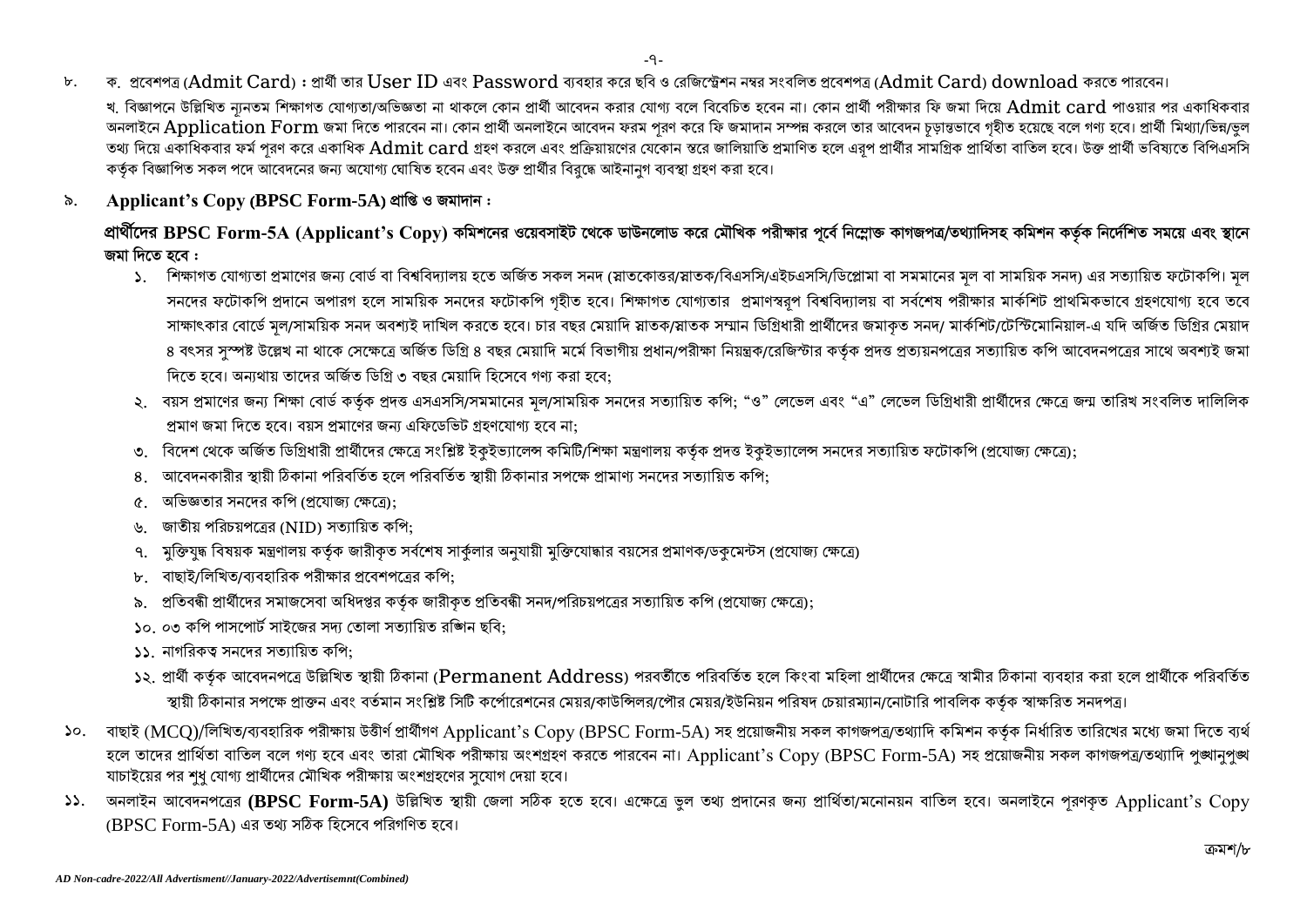- ১২. BPSC Form-5A (Applicant's Copy) জমাপ্রদানের শেষ তারিখের পর Applicant's Copy তে কোনো ধরণের তথ্য সংশোধনের আবেদন গ্রহণযোগ্য হবে না।
- ১৩. প্রার্থীকে কেবল কমিশনের অনুমোদিত অনলাইন আবেদনপত্র (BPSC Form-5A) পূরণ করে রেজিস্ট্রেশন করতে হবে। মুদ্রিত আবেদনপত্র জমাদানের কোনো সুযোগ নেই।
- $\blacktriangleright$ 8. প্রার্থীর নাম ও পিতার নাম এসএসসি অথবা সমমানের সনলে যেভাবে লিখা আছে অনলাইন আবেদনপত্রেও (BPSC Form-5A) ঠিক সেভাবে লিখতে হবে।
- ১৫. যেসকল পদের ক্ষেত্রে প্রার্থীর ন্যনতম শিক্ষাগত যোগ্যতা ডিপ্লোমা ডিগ্রি চাওয়া হয় সেক্ষেত্রে ডবিরজ/উচ্চতর ডিগ্রি থাকলেও আবশ্যিকভাবে ডিপ্লোমা ডিগ্রি থাকতে হবে। ডিপ্লোমা ডিগ্রি অর্জন ব্যতিরেকে সংশ্লিষ্ট বিষয়ে অতিরিক্ত/উচ্চতর ডিগ্রি গ্রহণযোগ্য হবে না।
- ১৬. শারীরিক প্রতিবন্ধী হিসেবে আবেদনকারী প্রার্থীদের মধ্যে যেসকল প্রার্থী শ্রতিলেখক সহীক্ষায় অংশগ্রহণে ইচ্ছক তাদের কর্ম কমিশন থেকে শ্রতিলেখক প্রদান করা হবে। এরূপ প্রার্থীদের নিম্নোক্ত কাগজপত্ৰসহ রেজিস্ট্রেশন সম্পন্ন হওয়ার পর ১০ (দশ) কর্ম দিবস অর্থাৎ ১৩.০৬.২০২২ তারিখের মধ্যে অফিস চলাকালীন পরীক্ষা নিয়ন্ত্রক (নন-ক্যাডার), বাংলাদেশ সরকারী কর্ম কমিশন সচিবালয়, আগারগীও, শেরেবাংলা নগর, ঢাকা বরাবর আবেদন করতে হবে:
	- ক. অনলাইন আবেদনপত্ৰের (Applicant's  $Copy$ ) কপি;
	- খ. প্রার্থীর ০২ (দুই) কপি পাসপোঁট সাইজের সত্যায়িত ছবি;
	- গ. শ্রতিলেখকের প্রয়োজনীয়তা সম্পর্কে সিভিল সার্জন কর্তৃক প্রদত্ত ডাক্তারি প্রত্যয়নপত্র:
	- .ঘ সমাজসেবা অধিদপ্তরের অধীন জেলা সমাজসেবা অফিসের উপপরিচালক/সমপদমর্যাদা সম্পন্ন/দায়িত্বপ্রাপ্ত কর্মকর্তা কর্তক স্বাক্ষরিত প্রতিবন্ধী সনদ/পরিচয় পত্রের সত্যায়িত কপি।

#### \*\* উল্লেখ্য, শ্রুতিলেখকের জন্য আবেদনকারী প্রার্থীকে কেবল কর্ম কমিশন কর্তৃক মনোনীত শ্রুতিলেখকের সহায়তায় পরীক্ষায় অংশগ্রহণ করতে হবে।

- $\mathsf{S}$ ৭. কোন প্রার্থীর ক্ষেত্রে সংশ্লিষ্ট নিয়োগ বিজ্ঞপ্তিত বর্ণিত কোন শতর্র গুরা $\mathsf{S}$  (Substantive) ঘাটতি পাওয়া গেলে মৌখিক পরীক্ষার পর্বে বা পরে যেকোন পর্যায়ে উক্ত প্রার্থীর প্রার্থিতা বাতিল বলে গণ্য হবে। আবেদনপত্রে কোন মিথ্যা তথ্য উল্লেখ করলে আবেদনপত্র বাতিলের পাশাপাশি সংশ্লিষ্ট প্রার্থীর বিরক্কে শাস্তিমলক ব্যবস্থাও গ্রহণ করা হবে।
- ১৮. ৯ম ও ১০ম গ্রেডের টেকনিক্যাল/প্রফেশনাল পদের ক্ষেত্রে আবেদনকারী প্রার্থী ১০০০ এর বেশি হলে লিখিত পরীক্ষার পূর্বে ১০০ নম্বরের MCQ ধরনের বাছাই পরীক্ষা গ্রহণ করা হবে। *[***MCQ Type**]: 
	- ক. প্রার্থীদেরকে ১০০ (একশত) নম্বরের Multiple Choice Question (MCQ) ধরনের বাছাই পরীক্ষায় অংশগ্রহণ করতে হবে।
	- খ. পরীক্ষায় মোট ১০০ (একশত)টি প্রশ্ন থাকবে। প্রার্থী প্রতিটি শুদ্ধ উত্তরের ডিটি এল উত্তরে জন্য ০.৫০ নম্বর কাটা যাবে। পরীক্ষার পূর্ণ সময় ১ ঘণ্টা। গ, বাংলা-২০, ইংরেজি-২০, সাধারণ জ্ঞান (বাংলাদেশ ও আন্তর্জাতিক বিষয়াবলি)-২০, সংশ্লিষ্ট টেকনিক্যাল/প্রফেশনাল বিষয়ের-৪০ নম্বরসহ সর্বমোট ১০০ নম্বরের প্রশ্ন করা হবে।
	- ঘ.  $\rm{MCO}$   $\rm{Type}$  বাছাই পরীক্ষায় উত্তীর্ণ প্রার্থীগণ ২০০ নম্বরের ৪ ঘণ্টার লিখিত পরীক্ষায় অংশগ্রহণ করতে পারবেন।
- ১৯. ৯ম ও ১০ম গ্রেডের টেকনিক্যাল/প্রফেশনাল পদের ক্ষেত্রে আবেদনকারী প্রার্থী সংখ্যা ১০০০ বা তার কম হলে অনলাইনে রেজিস্ট্রেশনের পর ২০০ নম্বরের ৪ ঘণ্টার লিখিত পরীক্ষা গ্রহণ করা হবে। লিখিত পরীক্ষা:
	- ক, বাংলা-৪০, ইংরেজি-৪০, সাধারণ জ্ঞান-৪০ এবং প্রাসজ্ঞিক টেকনিক্যাল/প্রফেশনাল বিষয়ের ৮০ নম্বরসহ মোট ২০০ নম্বরের ৪ ঘণ্টার লিখিত পরীক্ষা গ্রহণ করা হবে। খ লিখিত/ব্যবহারিক পরীক্ষায় উত্তীর্ণ ৯ম গেডের পার্থীদের ১০০ নম্বরের এবং ১০ম গেডের পার্থীদের ৫০ নম্বরের মৌখিক পরীক্ষায় অংশগহণ করতে হবে।
- ২০. ৯ম ও ১০ম গ্রেডের নন-টেকনিক্যাল পদের ক্ষেত্রে আবেদনকারী প্রার্খী সংখ্যা ১০০০ এর বেশি হলে লিখিত পরীক্ষার পূর্বে ১০০ নম্বরের MCO ধরনের বাছাই পরীক্ষা গ্রহণ করা হবে। *[***MCQ Type**] :
	- ক. প্রার্থীদেরকে ১০০ (একশত) নম্বরের Multiple Choice Ouestion (MCO) ধরনের বাছাই পরীক্ষায় অংশগ্রহণ করতে হবে।
	- খ. পরীক্ষায় মোট ১০০ (একশত)টি প্রশ্ন থাকবে। প্রার্থী প্রতিটি শৃদ্ধ উত্তরের উত্তর দিলে পতিটি ভুল উত্তরের জন্য ০.৫০ নম্বর কাটা যাবে। পরীক্ষার পূর্ণ সময় ১ ঘণ্টা।
	- গ. বাংলা-২৫, ইংরেজি-২৫, সাধারণ জ্ঞান (বাংলাদেশ ও আন্তর্জাতিক বিষয়াবলি)-২৫, গণিত ও দৈনন্দিন বিজ্ঞান বিষয়ের-২৫ নম্বরসহ সর্বমোট ১০০ নম্বরের প্রশ্ন করা হবে।
	- ঘ.  $\rm{MCO}$   $\rm{Type}$  বাছাই পরীক্ষায় উত্তীর্ণ প্রার্থীগণ ২০০ নম্বরের ৪ ঘণ্টার লিখিত পরীক্ষায় অংশগ্রহণ করতে পারবেন।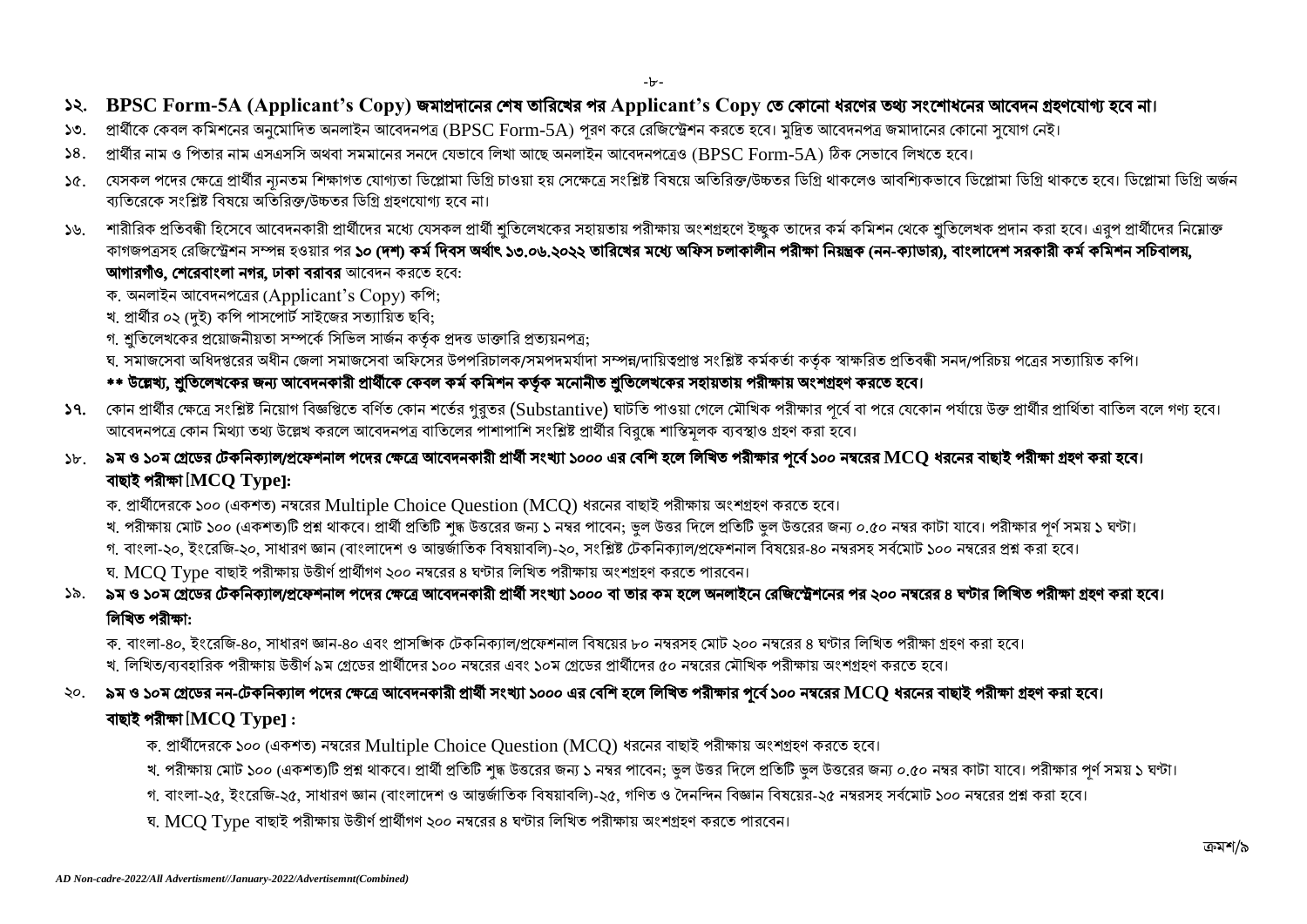#### ৯ম ও ১০ম গ্রেডের নন-টেকনিক্যাল পদের ক্ষেত্রে আবেদনকারী প্রার্থী সংখ্যা ১০০০ বা তার কম হলে অনলাইনে রেজিস্ট্রেশনের পর ২০০ নম্বরের ৪ ঘণ্টার লিখিত পরীক্ষা গ্রহণ করা হবে।  $55 -$ লিখিত পরীক্ষা:

- ক, বাংলা-৫০, ইংরেজি-৫০, সাধারণ জ্ঞান (বাংলাদেশ ও আন্তর্জাতিক বিষয়াবলি)-৪০ এবং গণিত ও মানসিক দক্ষতা বিষয়ের ৬০ নম্বরসহ মোট ২০০ নম্বরের ৪ ঘণ্টার লিখিত পরীক্ষা গ্রহণ করা হবে।
- খ, লিখিত/ব্যবহারিক পরীক্ষায় উত্তীর্ণ ৯ম গ্রেডের প্রার্থীদের ১০০ নম্বরের এবং ১০ম গ্রেডের প্রার্থীদের ৫০ নম্বরের মৌখিক পরীক্ষায় অংশগ্রহণ করতে হবে।
- ২২. ১.৯ম গ্রেডের টেকনিক্যাল/প্রফেশনাল পদের প্রার্থীদের অবশ্যই প্রাসজিক টেকনিক্যাল/প্রফেশনাল বিষয়ের লিখিত পরীক্ষায় ন্যনতম ৩০% নম্বর পেতে হবে। কোন প্রার্থী টেকনিক্যাল/প্রফেশনাল বিষয়ে ৩০% এর কম নম্বর পেলে উক্ত প্রার্থী লিখিত পরীক্ষায় সামগ্রিকভাবে অকৃতকার্য বলে গণ্য হবেন। তবে লিখিত পরীক্ষায় টেকনিক্যাল/প্রফেশনাল বিষয় ব্যতীত অন্য কোন বিষয়ে ২৫% এর কম নম্বর পেলে প্রার্থী উক্ত বিষয়ে কোন নম্বর পাননি মর্মে গণ্য হবে। উপরিউক্ত শর্ত পরণ সাপেক্ষে সামগ্রিকভাবে সকল বিষয়ে গতে ৪৫% নম্বর পেলে প্রার্থী লিখিত পরীক্ষায় উত্তীর্ণ হয়েছেন মর্মে বিবেচিত হবেন।
	- ২. ৯ম গ্রেডের নন-টেকনিক্যাল পদে লিখিত পরীক্ষার পাশ নম্বর গড়ে ৪৫%। তবে লিখিত পরীক্ষার কোন বিষয়ে ২৫% এর কম নম্বর পোলে প্রার্থী উক্ত বিষয়ে কোন নম্বর পাননি মর্মে গণ্য হবে।
	- ৩. ১০ম গ্রেডের টেকনিক্যাল/প্রফেশনাল পদের প্রার্থীদের অবশ্যই প্রাসজিক টেকনিক্যাল/প্রফেশনাল বিষয়ের লিখিত পরীক্ষায় ন্যনতম ৩০% নম্বর পেতে হবে। কোন প্রার্থী টেকনিক্যাল/প্রফেশনাল বিষয়ে ৩০% এর কম নম্বর পেলে উক্ত প্রার্থী লিখিত পরীক্ষায় সামগ্রিকভাবে অকৃতকার্য বলে গণ্য হবেন। টেকনিক্যাল/প্রফেশনাল বিষয়ে ৩০% নম্বরসহ সামগ্রিকভাবে সকল বিষয়ে গড়ে ৪৫% নম্বর পেলে প্রার্থী লিখিত পরীক্ষায় উত্তীর্ণ হয়েছেন মর্মে বিবেচিত হবেন।
	- ৪. ১০ম. ১১তম. ১২তম ও ১৩তম গ্রেডের নন-টেকনিক্যাল পদের লিখিত পরীক্ষার পাশ নম্বর সামগ্রিকভাবে ৪৫% অনসরণ করতে হবে।
	- ৫. লিখিত পরীক্ষায় উত্তীর্ণ এবং মৌখিক পরীক্ষার জন্য যোগ্য প্রার্থীদের মৌখিক পরীক্ষার ব্যর ব্যর বরারিক পরীক্ষার পরে) Applicant's Copy (BPSC Form-5A) সহ প্রয়োজনীয় কাগজপত্র/তথ্যাদি গহণ করা হবে।

#### ২৩ ৯ম ও ১০ম গ্রেডের টেকনিক্যাল/প্রফেশনাল পদের লিখিত পরীক্ষার বিষয়ভিত্তিক সিলেবাস ও নম্বর বন্টন:

#### ক, নন-ক্যাডার ৯ম ও ১০ম গ্রেডের টেকনিক্যাল/প্রফেশনাল পদের লিখিত পরীক্ষার বিষয়ভিত্তিক সিলেবাস ও নম্বর বন্টন:

| ক্ৰমিক | বিষয় ও সিলেবাস                                                                                                                                              | নম্বর         |
|--------|--------------------------------------------------------------------------------------------------------------------------------------------------------------|---------------|
| নম্বর  |                                                                                                                                                              |               |
| ۵.     | বাংলা                                                                                                                                                        |               |
|        | পূর্ণমান-৪০                                                                                                                                                  |               |
|        | ক. রচনা                                                                                                                                                      | ১৫            |
|        | খ. সারাংশ/সারমর্ম-                                                                                                                                           | o¢            |
|        | গ. পত্র লিখন: ব্যক্তিগত পত্র, আবেদনপত্র, পত্রিকায় প্রকাশার্থে পত্র, ব্যবসা সংক্রান্ত পত্র, স্মারকলিপি।                                                      | ০৫            |
|        | ঘ. বঙ্গানুবাদ                                                                                                                                                | ০৫            |
|        | ঙ. ব্যাকরণ: ভাষার সংজ্ঞা, ভাষার রূপ, সাধুভাষা ও চলিত রীতির রুপান্তর, দেশি ও বিদেশি শব্দ, ণতুবিধান ও ষতুবিধানের সংজ্ঞা ও নিয়মাবলি, দ্বিরুক্ত শব্দ, পদ, ধাতু, | $\mathcal{L}$ |
|        | উপসৰ্গ, অনুসৰ্গ, প্ৰকৃতি ও প্ৰত্যয়, যতি বা বিৱাম চিহ্ন, শুদ্ধ ও অশুদ্ধ, বাগধাৱা, বাক্য সংকোচন, প্ৰতিশব্দ ও সমাৰ্থক শব্দ, প্ৰায় সমোচ্চাৱিত শব্দ, একই শব্দেৱ |               |
|        | বিভিন্নার্থে প্রয়োগ।                                                                                                                                        |               |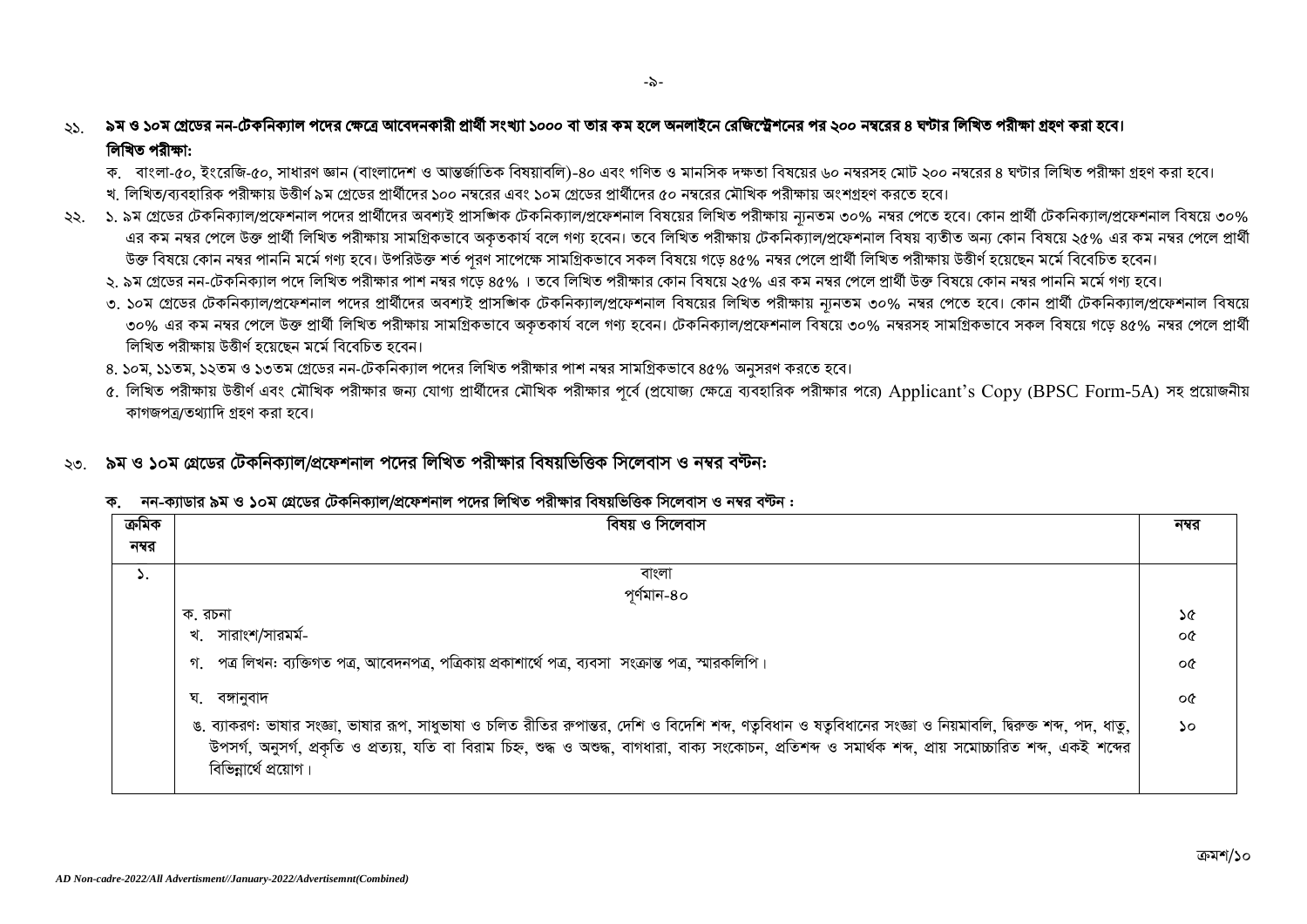| ২.              | ইংরেজি                                                                                                                                                                                                                                                                                                           |                      |
|-----------------|------------------------------------------------------------------------------------------------------------------------------------------------------------------------------------------------------------------------------------------------------------------------------------------------------------------|----------------------|
|                 | পৰ্ণমান-৪০                                                                                                                                                                                                                                                                                                       |                      |
|                 | a. Essay (With hints).<br>Letter: Official/ Demi-Official/ Memorandum/ Business Type.<br>c. Comprehension.<br>Grammar: Use of verb, Preposition, Voice, Narration, Correction of errors in composition, use of words having similar<br>pronunciation but conveying different meaning, use of idioms and phrases. | 15<br>05<br>10<br>10 |
| $\mathcal{O}$ . | সাধারণ জ্ঞান                                                                                                                                                                                                                                                                                                     |                      |
|                 | পৰ্ণমান-৪০                                                                                                                                                                                                                                                                                                       |                      |
|                 | ক. বাংলাদেশ বিষয়াবলি:                                                                                                                                                                                                                                                                                           | $\mathcal{A}$        |
|                 | বাংলাদেশের সংবিধান, বাংলাদেশের ভৌগোলিক অবস্থা, জনসংখ্যা, মুক্তিযুদ্ধ ও স্বাধীনতার ইতিহাস, শিল্প ও সাহিত্য, প্রাকৃতিক ও খনিজ সম্পদ, জলবায়ু, পরিবেশ,                                                                                                                                                              |                      |
|                 | বাংলাদেশের উন্নয়নে কৃষি, শিল্প, বাণিজ্যের অবদান, উন্নয়ন পরিকল্পনা।                                                                                                                                                                                                                                             |                      |
|                 | খ. আন্তর্জাতিক বিষয়াবলি:                                                                                                                                                                                                                                                                                        | ১৫                   |
|                 | বাংলাদেশের পররাষ্ট্র নীতি ও আন্তর্জাতিক সম্পর্ক, জাতিসংঘ ও এর অঙ্গ সংগঠনসমূহ, আন্তর্জাতিক আর্থিক প্রতিষ্ঠান সমূহ, গ্লোবালাইজেশন, আঞ্চলিক                                                                                                                                                                         |                      |
|                 | ও আন্তর্জাতিক সংস্থাসমূহ, বিশ্বের বিখ্যাত ব্যক্তি, প্রতিষ্ঠান বা স্থান সমূহ।                                                                                                                                                                                                                                     |                      |
|                 | গ. বিজ্ঞান ও প্রযুক্তি:                                                                                                                                                                                                                                                                                          | 50                   |
|                 | দৈনন্দিন বিজ্ঞান, বায়ু, মাটি, তাপ, বিদ্যুৎ, আলো, চুম্বক, খাদ্যের উপাদান, জনস্বাস্থ্য, দৃষণ, কম্পিউটার।                                                                                                                                                                                                          |                      |
| 8.              | প্ৰাসজ্ঞিক টেকনিক্যাল/প্ৰফেশনাল বিষয়                                                                                                                                                                                                                                                                            |                      |
|                 | পৰ্ণমান-৮০                                                                                                                                                                                                                                                                                                       |                      |
|                 | ক. তাত্ত্বিক বিষয় (Theoretical).                                                                                                                                                                                                                                                                                | 00 <sub>o</sub>      |
|                 | খ. ব্যবহারিক বা প্রায়োগিক বিষয় (Application)                                                                                                                                                                                                                                                                   | QΟ                   |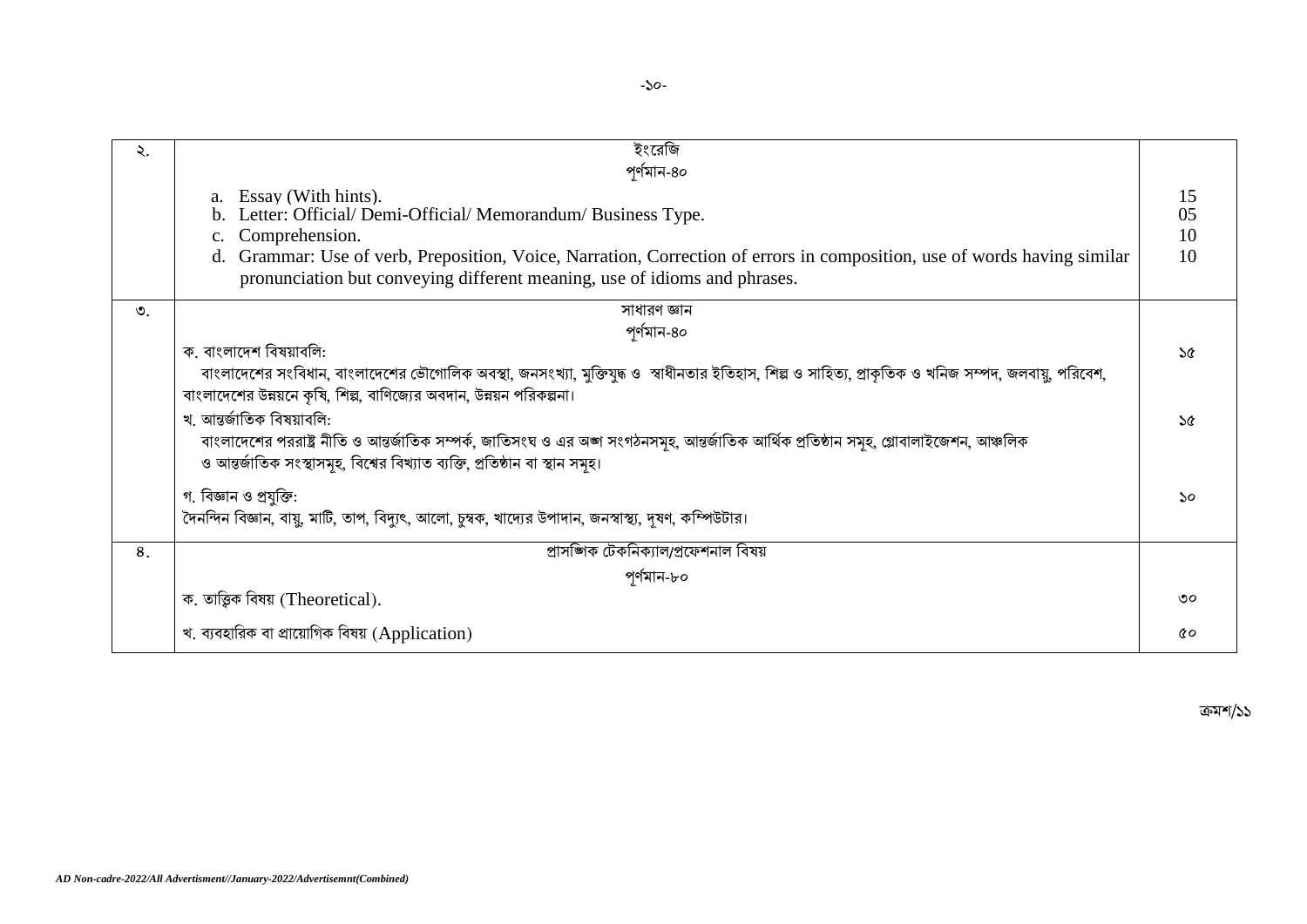খ. নন-ক্যাডার ৯ম ও ১০ম গ্রেডের গ্রেডের নন টেকনিক্যাল পদের লিখিত পরীক্ষার বিষয়ভিত্তিক সিলেবাস ও নম্বর বন্টন :

| ক্ৰমিক নং     | বিষয় ও সিলেবাস                                                                                                                                                                                 | নম্বর         |
|---------------|-------------------------------------------------------------------------------------------------------------------------------------------------------------------------------------------------|---------------|
| $\mathcal{L}$ | বাংলা (পূৰ্ণমান-৫০)                                                                                                                                                                             |               |
|               | ক. রচনা                                                                                                                                                                                         | ১৫            |
|               | খ. সারাংশ/সারমর্ম                                                                                                                                                                               | oQ            |
|               | গ. পত্র লিখন: ব্যক্তিগত পত্র, আবেদনপত্র, পত্রিকায় প্রকাশার্থে পত্র, ব্যবসা সংক্রান্ত পত্র, স্মারকলিপি।                                                                                         | ১০            |
|               | ঘ. বঙ্গানুবাদ                                                                                                                                                                                   | oQ            |
|               | ঙ. ব্যাকরণ: ভাষার সংজ্ঞা, ভাষার রূপ, সাধুভাষা ও চলিত রীতির রুপান্তর, দেশি ও বিদেশি শব্দ, ণতুবিধান ও ষতুবিধানের সংজ্ঞা ও নিয়মাবলি, দ্বিরুক্ত শব্দ,                                              | $\mathcal{A}$ |
|               | পদ, ধাতু, উপসর্গ, অনুসর্গ, প্রকৃতি ও প্রত্যয়, যতি বা বিরাম চিহ্ন, শুদ্ধ ও অশুদ্ধ, বাগধারা, বাক্য সংকোচন, প্রতিশব্দ ও সমার্থক শব্দ, প্রায় সমোচ্চারিত<br>শব্দ, একই শব্দের বিভিন্নার্থে প্রয়োগ। |               |
|               |                                                                                                                                                                                                 |               |
| ২.            | ইংরেজি (পূর্ণমান-৫০)                                                                                                                                                                            |               |
|               | Essay (with hints)<br>a.                                                                                                                                                                        | 15            |
|               | Letter: Official/ Demi-Official/ Memorandum/ Business Type.<br>b.                                                                                                                               | 10            |
|               | Comprehension<br>$c_{\cdot}$                                                                                                                                                                    | 10            |
|               | d. Grammar: Use of verb, Preposition, Voice, Narration, Correction of errors in composition, use of words                                                                                       | 15            |
|               | having similar pronunciation but conveying different meaning, use of idioms and phrases.                                                                                                        |               |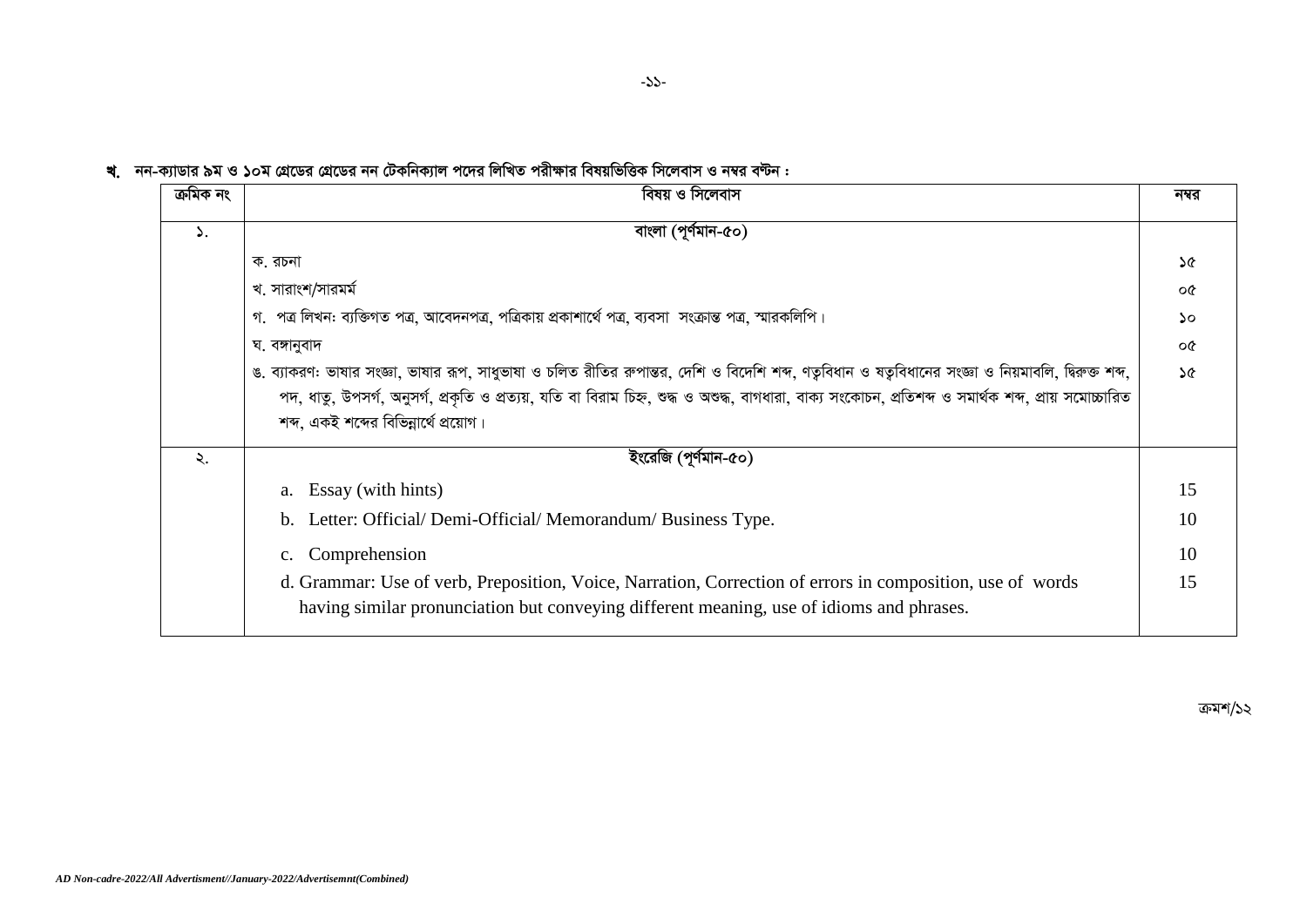| $\mathcal{O}$ . | সাধারণ জ্ঞান (পূর্ণমান-৪০)                                                                                                                                                            |    |
|-----------------|---------------------------------------------------------------------------------------------------------------------------------------------------------------------------------------|----|
|                 | ক. বাংলাদেশ বিষয়াবলি:                                                                                                                                                                | ১৫ |
|                 | বাংলাদেশের সংবিধান, বাংলাদেশের ভৌগোলিক অবস্থা, জনসংখ্যা, মুক্তিযুদ্ধ ও স্বাধীনতার ইতিহাস, শিল্প ও সাহিত্য, প্রাকৃতিক ও খনিজ সম্পদ, জলবায়ু,                                           |    |
|                 | পরিবেশ, বাংলাদেশের উন্নয়নে কৃষি, শিল্প, বাণিজ্যের অবদান, উন্নয়ন পরিকল্পনা।                                                                                                          |    |
|                 | খ. আন্তৰ্জাতিক বিষয়াবলি:                                                                                                                                                             | ১৫ |
|                 | বাংলাদেশের পররাষ্ট্র নীতি ও আন্তর্জাতিক সম্পর্ক, জাতিসংঘ ও এর অঙ্গ সংগঠনসমূহ, আন্তর্জাতিক আর্থিক প্রতিষ্ঠান সমূহ, গ্লোবালাইজেশন, আঞ্চলিক ও                                            |    |
|                 | আন্তর্জাতিক সংস্থাসমূহ, বিশ্বের বিখ্যাত ব্যক্তি, প্রতিষ্ঠান বা স্থানসমূহ।                                                                                                             |    |
|                 | গ. বিজ্ঞান ও প্রযুক্তি:                                                                                                                                                               | ۵o |
|                 | দৈনন্দিন বিজ্ঞান, বায়ু, মাটি, তাপ, বিদ্যুৎ, আলো, চুম্বক, খাদ্যের উপাদান, জনস্বাস্থ্য, দূষণ, কম্পিউটার।                                                                               |    |
| 8.              | গণিত ও মানসিক দক্ষতা (পূৰ্ণমান-৬০)                                                                                                                                                    |    |
|                 | পাটি গণিত: সেট ও সংখ্যা, সরল, গড়, লাভ-ক্ষতি, শতকরা, সুদকষা, ক্ষেত্রফল, অনুপাত, সমানুপাত।                                                                                             | ১৫ |
|                 | বীজ গণিত: বর্গ ও ঘন এর সূত্র এবং এর ব্যবহার, ল.সা. গু, গ. সা. গু, উৎপাদকে বিশ্লেষণ, সমাধান, মান নির্ণয় ইত্যাদি।                                                                      | ১৫ |
|                 | জ্যামিতি: প্রাথমিক ধারণা ও সংজ্ঞা, রেখা, বিন্দু, কোণ, ত্রিভুজ, চতুর্ভুজ সম্পর্কীয় বিষয়াদি; ক্ষেত্রফল ও বৃত্ত সম্পর্কীয় বিষয়াদি, ত্রিকোণমিতি ইত্যাদি।                              | ১০ |
|                 | 8. गानजिक मक्षण : Ability to understand language, decision making ability, ability to measure spatial relationship and<br>direction, problem solving ability, perceptual ability etc. | ২০ |

- ২৫. লিখিত পরীক্ষার বিষয়ভিত্তিক সিলেবাস এবং নন-ক্যাডার পরীক্ষা নীতিমালা কমিশনের ওয়েবসাইট www.bpsc.gov.bd এ পাওয়া যাবে।
- ২৬. লিখিত পরীক্ষায় উত্তর প্রদানের ভাষা : বাংলা ও ইংরেজি বিষয়ের প্রশ্লের উত্তর জখতে হবে। অন্যান্য বিষয়ের প্রশ্লের উত্তর বাংলা বা ইংরেজি-এর যেকোন একটি'তে লিখা যাবে। একটি বিষয়ের উত্তরে উভয় ভাষা ব্যবহার করা যাবে না তবে technical শব্দসমূহ ইংরেজিতে লেখা যাবে। কোন প্রশ্বরে অন্য কোনরূপ নির্দেশ থাকলে উক্ত বিষয়ের ক্ষেত্রে ঐ নির্দেশ অনুযায়ী প্রশ্নোত্তর লিখতে হবে।

ক্ৰমশ/১৩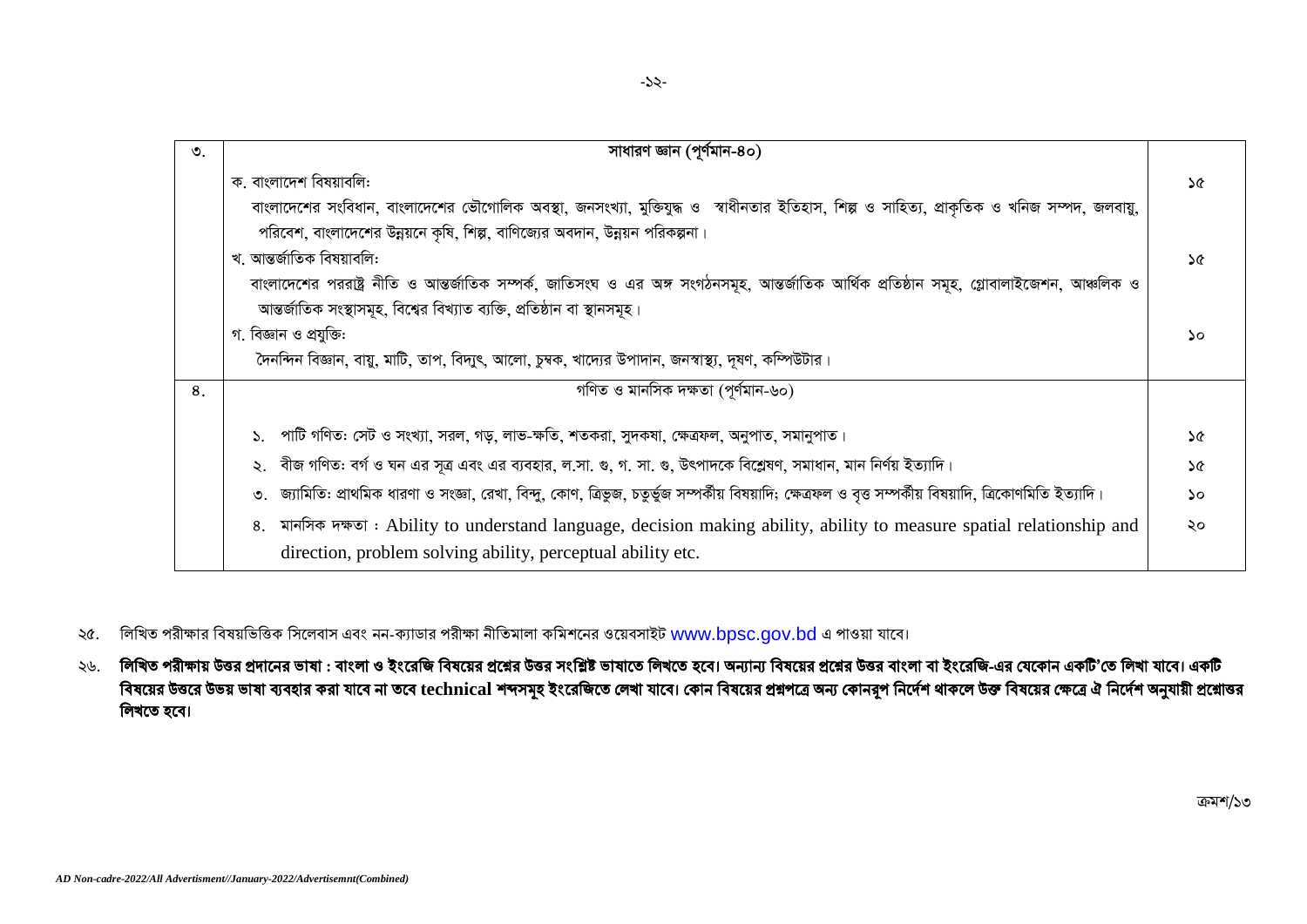- ২৭. এই বিজ্ঞপ্তিতে যেসকল শর্ত আরোপ করা হয়েছে তা আবেদনপত্র (BPSC Form-5A) এর কোনো শর্তের সজেসাপুর্ণ না হলে এই বিজ্ঞপ্তির শর্তই চূড়ান্ত বলে গণ্য হবে। তবে কোন বিষয় অনুল্লিখিত থাকলে অথবা ব্যাখ্যার পয়োজন হলে কমিশন এ ব্যাপারে পয়োজনীয় সিদ্ধান্ত পদান করবে।
- ২৮. প্রার্থীকে অবশ্যই মৌখিক পরীক্ষার বোর্ডে অতিরিক্ত ০১(এক) সেট BPSC Form-5A (Applicant's Copy) অনুচ্ছেদ ৯ এ বর্ণিত প্রয়োজনীয় কাগজপত্র/তথ্যাদি সহ জমা দিতে হবে। প্রত্যেক ডকমেন্টের উপর অবশ্যই প্রার্থীর রেজিস্ট্রেশন নম্বর লিখতে হবে।
- ২৯. শিক্ষাগত যোগ্যতার সকল মল অথবা সাময়িক সনদ, অভিজ্ঞতা সনদের মলকপি (প্রযোজ্য ক্ষেত্ব্য মন্ত্রণালয় কর্তক জারীকৃত সর্বশেষ সার্কলার অনুযায়ী মুক্তিযোদ্ধার বয়সের প্রমাণক/ডকুমেন্টসের মূল কপি (প্রযোজ্য ক্ষেত্রে), প্রতিবন্ধী প্রার্থীদের সমর্গক জারীক পরা প্রতিবন্ধী সনদ/পরিচয়পত্র (প্রযোজ্য ক্ষেত্রে) Applicant's Copy (BPSC Form-5A) এবং জাতীয় পরিচয়পত্র অবশ্যই দাখিল করতে হবে। সরকারি/ আধাসরকারি/স্বায়তশাসিত/স্থানীয় সংস্থায় চাকুরিরত বার্থীদেরকে নিয়োগকারী কর্তৃপক্ষ কর্তৃক সিল স্বাক্ষরিত ছাড়পত্রের মূল কপি এবং সত্যায়িত ফটোকপি মৌখিক পরীক্ষার বোর্ডে দাখিল করতে হবে। অন্যথায় মৌখিক পরীক্ষা গ্রহণ করা হবে না। মৌখিক পরীক্ষার জন্য আলাদাভাবে প্রার্থীদের নামে কোন সাক্ষাৎকারপত্র প্রেরণ করা হবে না। অনলাইনে রেজিস্ট্রেশনকালে ডাউনলোডকত প্রবেশপত্রই মৌখিক পরীক্ষার জন্য প্রযোজ্য হবে।
- ৩০. প্রার্থীদের অতিরিক্ত তথ্য পাওয়ার জন্য বিপিএসসি এর ওয়েবসাইট নিয়মিতভাবে ভিজিট করতে হবে। এছাডা কর্মি সচিবালয়ে অফিস চলাকালিন সকাল ১০.০০ টা থেকে বিকাল ৫.০০ টা পর্যন্ত ৫৫০০৬৮৩৪ এবং ৫৫০০৬৬৫৭ টেলিফোন নম্বরে যোগাযোগ করে তথা জানা যাবে।
- ৩১. নতুন পদ সৃষ্টি, পদোন্নতি, অবসর গ্রহণ, মৃত্যু, পদত্যাগ অথবা অপসারণ ইত্যাদি কারণে বিজ্ঞাপিত পদসংখ্যা বাড়ানো হতে পারে।
- ৩২. কেন্দ্রভিত্তিক রেজিস্ট্রেশন নম্বর প্রার্থীকে ঢাকা/রাজশাহী/চট্টগ্রাম/খুলনা/বরিশাল/সিলেট/রংপুর/ময়মনসিংহ কেন্দ্রের মধ্য যেকোন একটি কেন্দ্রের বিপরীতে অনলাইন রেজিস্ট্রেশন সম্পন্ন করতে হবে। প্রার্থী যে কেন্দ্র নির্বাচন করবেন সে কেন্দ্রের জন্য নির্ধারিত রেজিস্ট্রেশন নম্বরের রেঞ্জ এর নির্বাচিত প্রার্থীকে রেজিস্ট্রেশন নম্বর প্রদান করা হবে। তবে বাছাই/লিখিত পরীক্ষা এবং মৌখিক পরীক্ষা কেবল ঢাকায় অনুষ্ঠিত হবে।
- ৩৩. বিজ্ঞাপনে উল্লিখিত পদ/পদসমূহের চূড়ান্ত সুপারিশ প্রণয়নের ক্ষেত্রে সরকারের সর্বশেষ কোটানীতি অনুসরণ করা হবে।
- ৩৪. আবেদনপত্র অনলাইনে পরণ, এসএমএস এর মাধ্যমে ফি জমাদান এবং প্রবেশপত্র প্রাপ্তি সংক্রান্ত অন্যন্য পালনীয় বিষয়সমূহ বাংলাদেশ সরকারী কর্ম কমিশন সচিবালয়ের Web address : [www.bpsc.gov.bd](http://www.bpsc.gov.bd/) এবং টেলিটকের Web address : [http://bpsc.teletalk.com.bd](http://bpsc.teletalk.com.bd/) এ পাওয়া যাবে।
- শেষ তারিখ ও সময়ের জন্য অপেক্ষা না করে হাতে যথেষ্ট সময় নিয়ে রেজিস্টেশন সম্পন্ন করতে পরামর্শ দেয়া যাছে।

[আবদুল্লাহ আল মামুন] পরীক্ষা নিয়ন্ত্রক নেন-ক্যাডার৷ [চলতি দায়িত্ব]